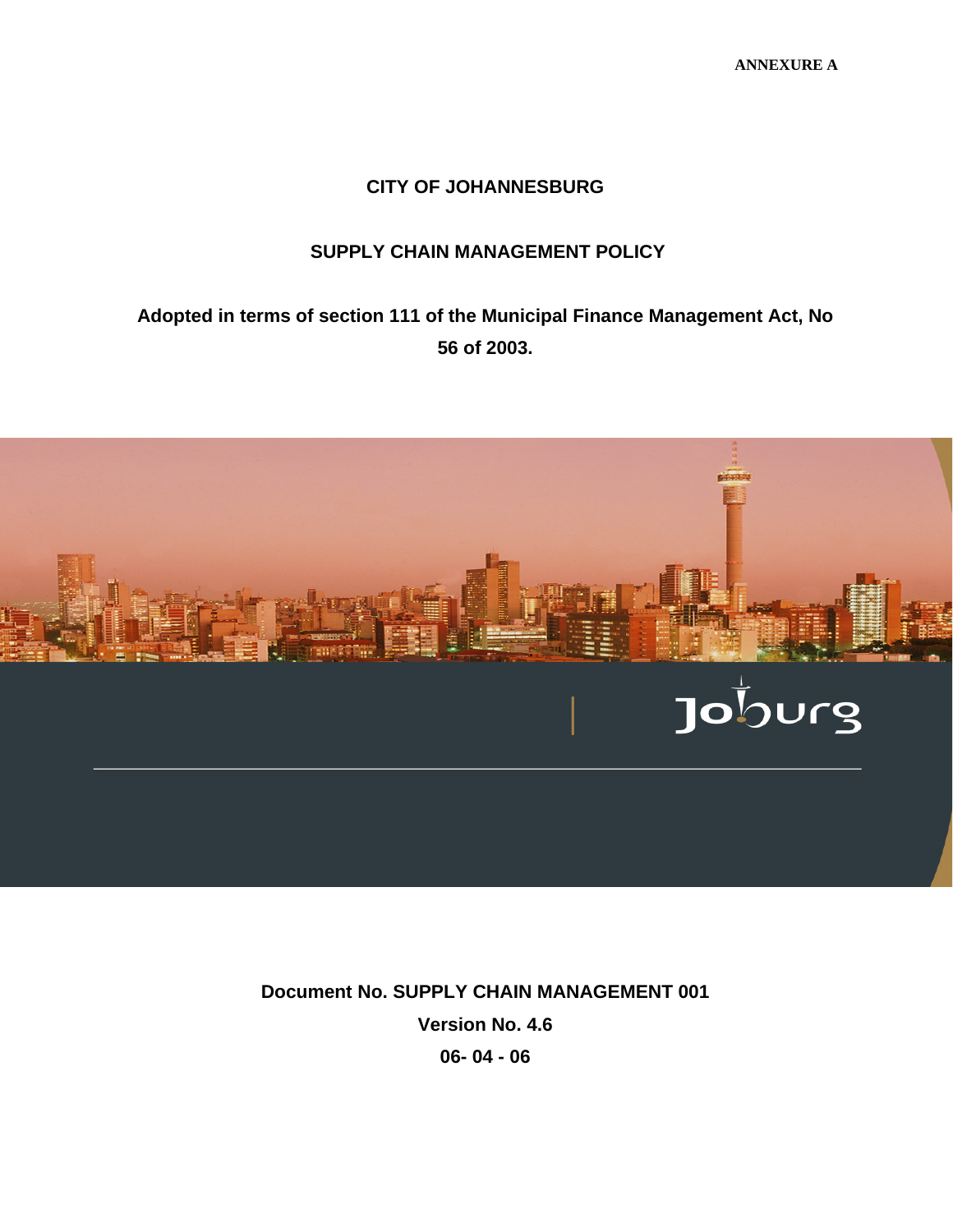### **TABLE OF CONTENTS**

### **CHAPTER 1**

#### 1. Definitions

### **CHAPTER 2**

# **ESTABLISHMENT AND IMPLEMENTATION OF SUPPLY CHAIN MANAGEMENT POLICY**

- 2. Purpose of the Policy
- 3. Effective Date
- 4. Principles ascribed to in this Policy
- 5. City of Johannesburg's Commitment
- 6. Applicability of this Policy
- 7. Adoption and amendment of Supply Chain Management Policy
- 8. Oversight role of Council
- 9. Delegation of Supply Chain Management Powers and Duties
- 10. Sub-delegations
- 11. Reporting Requirements
- 12. Approval & Maintenance
- 13. Supply Chain Management Unit
- 14. Training of Supply Chain Management employees
- 15. Performance Management

### **CHAPTER 3**

#### **FRAMEWORK FOR SUPPLY CHAIN MANAGEMENT**

- 16. Supply Chain Management Systems
- 17. Demand Management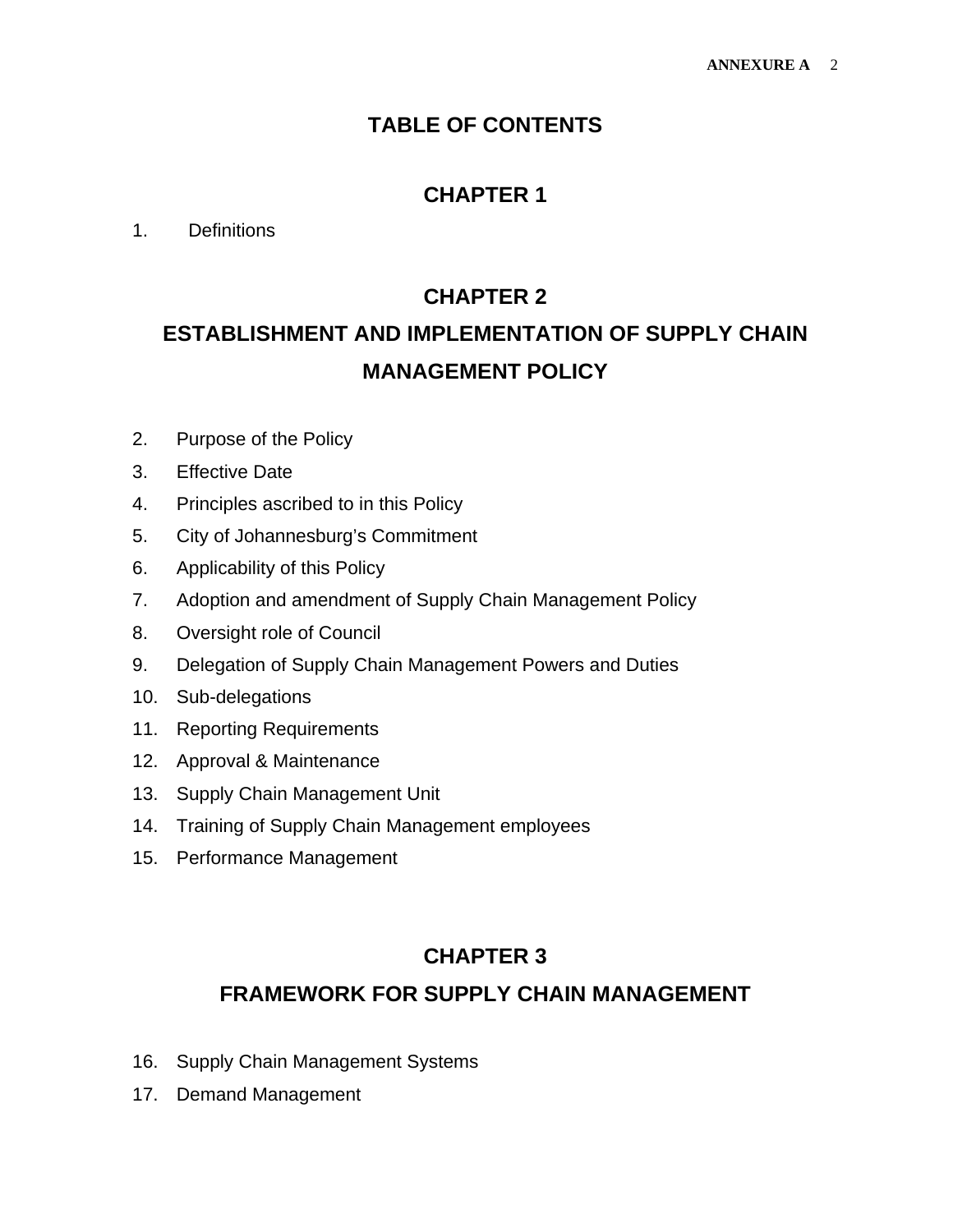- 18. System of Acquisition Management
- 19. Procurement Mechanisms
- 20. General conditions Applicable to the consideration of written quotations
- 21. Deviations from procurement mechanism
- 22. Procurement of goods and services under contracts secured by other organs of state
- 23. Supply Chain Management Committee Systems
- 24. Supply Management and Development
- 25. Penalties for abuse of Supply Chain Management
- 26. Inventory Management
- 27. Asset Disposal Management
- 28. Risk Management

## **CHAPTER 4 GENERAL MATTERS**

- 29. Prohibition on awards to persons whose Tax matters are not in order
- 30. Prohibition on awards to persons in the service of the State
- 31. Awards to Close Family members of persons in the service of the State
- 32. Handling Proprietary Information
- 33. Sponsorships
- 34. Appeal Process And Resolutions of Disputes

#### ANNEXURE A

Code of Conduct for Supply Chain Management Practitioners and Other Role Players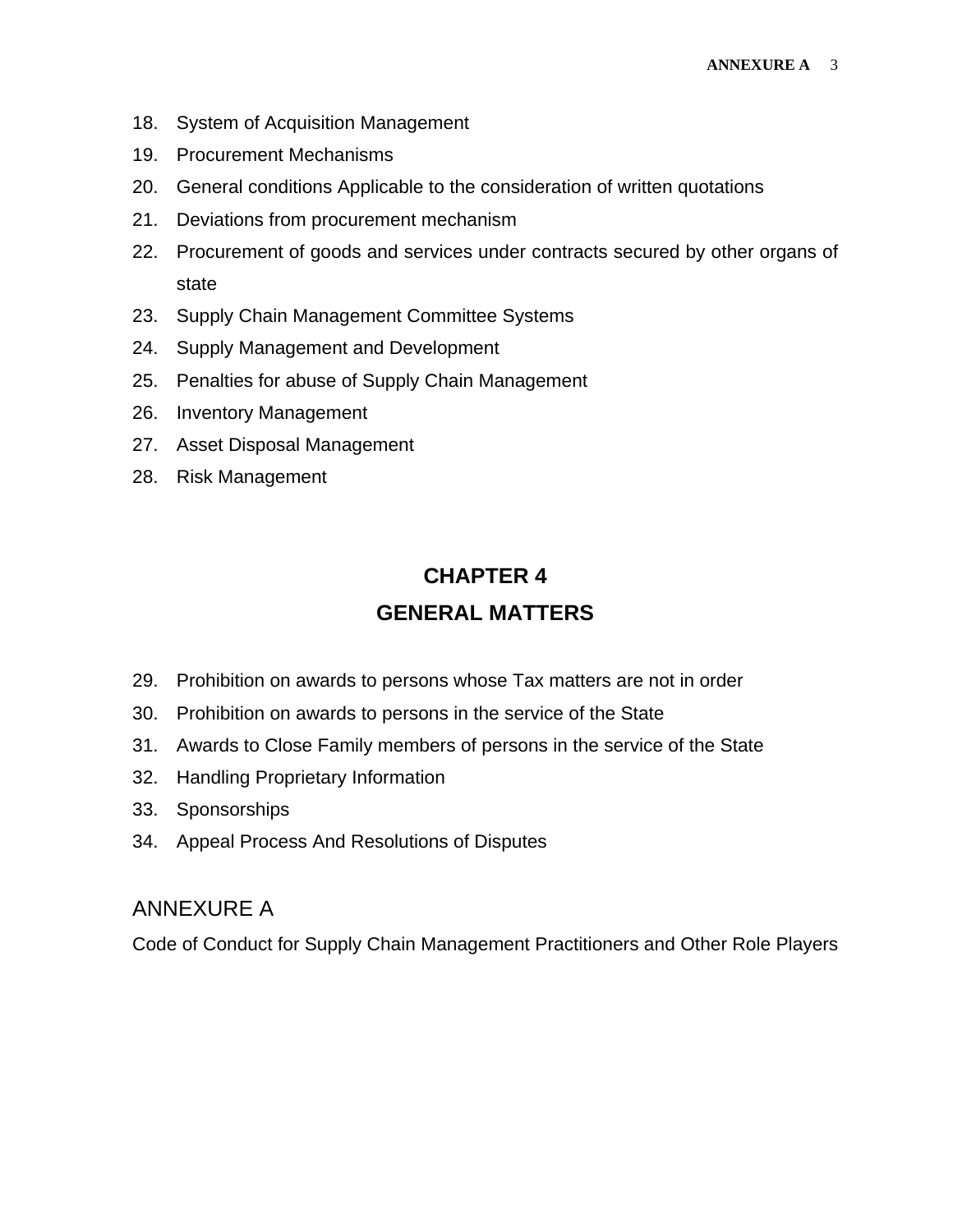#### **DEFINITIONS**

### **CHAPTER 1**

#### **1. DEFINITIONS**

In this Policy, unless the context otherwise indicates, a word or expression to which a meaning has been assigned in the Act has the same meaning as in the Act, and –

**"the Act"** means the Local Government: Municipal Finance Management Act, 2003 (Act No. 56 of 2003);

**"CIDB"** means the Construction Industry Development Board Act, 2000 (Act No 38 of 2000)

**"the City"** means the City of Johannesburg Metropolitan Municipality, a metropolitan municipality duly established by virtue of Provincial Notice 6766 dated 1 October 2000;

**"City Manager"** shall mean the official appointed by the City as City Manager and whom will be acting as the accounting officer of the City as contemplated in the Act;

**"competitive bidding process"** means a competitive bidding process referred to in paragraph 19.3 of this Policy;

**"competitive bid"** means a bid in terms of a competitive bidding process;

**"final award"** in relation to bids or quotations submitted for a contract, means the final decision on which bid or quote to accept;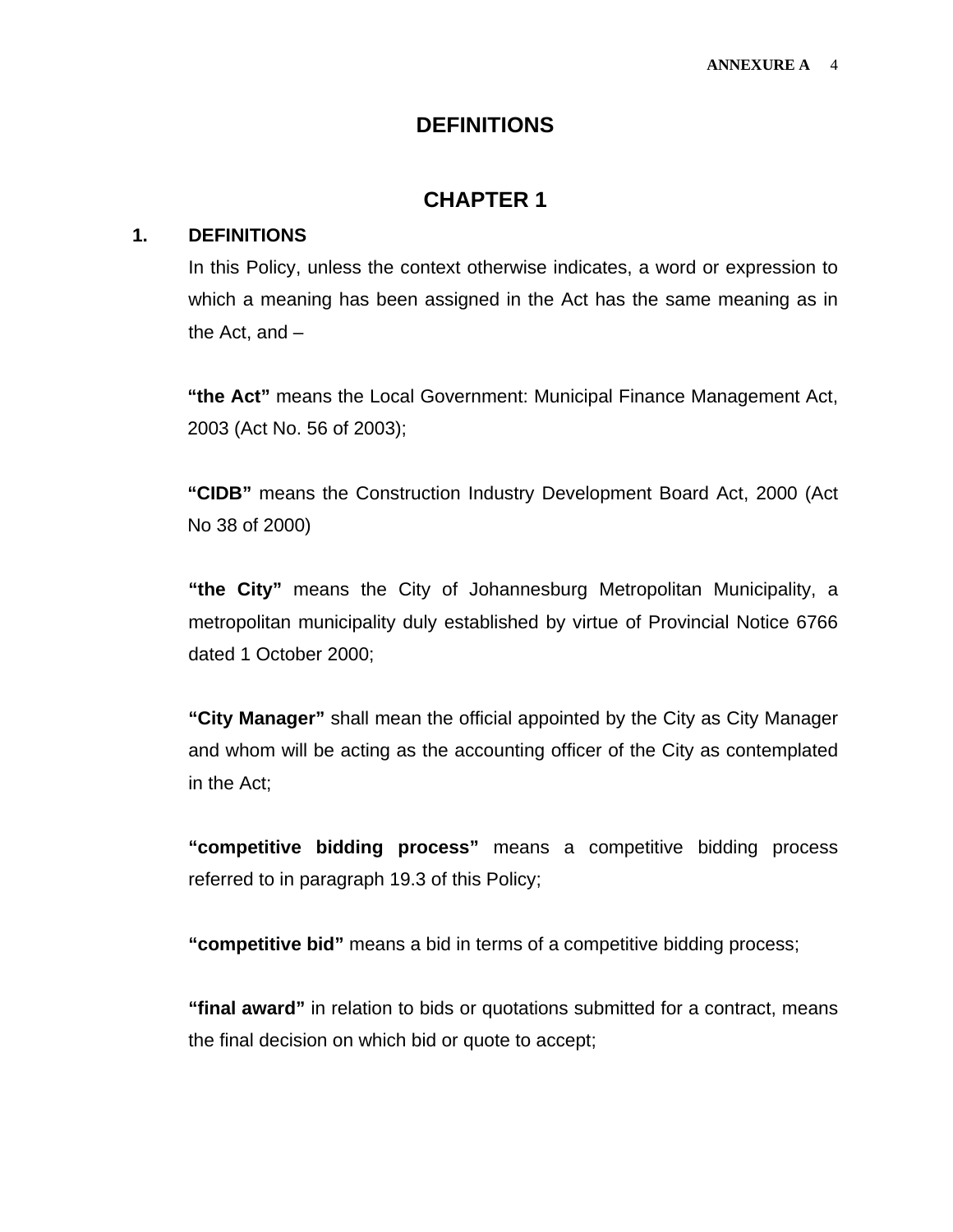**"formal written price quotation"** means quotations referred to in paragraph 19.2 of this policy;

**"Heads of Departments"** means any Executive Director or Regional Director of the City, including any Director who reports directly to the City Manager;

**"Fruitless and wasteful expenditure"** means expenditure that was made in vain and would have been avoided had reasonable care been taken;

**"in the service of the state"** means:–

- (a) an employee of any municipality who has a performance contract with the municipality and is employed on a permanent, temporary or short term basis.
- (b) an employee or public servant of any national or provincial government as defined in terms of Public Services Act
- $(c)$  a member who  $-$ 
	- (i) is a councillor of any municipal council as defined in the Local Government Municipal Structures Act (Act No 117 of 1998);
	- (ii) is a politician serving in any provincial legislature; or
	- (iii) is a politician serving in the National Assembly or the National Council of Provinces;
- (d) a member of the board of directors of any municipal entity;
- (e) an employee and a member of a government owned entity as defined in the Public Finance Management Act (Act No 1 of 1999);

and/or such other meaning ascribed to it by National Legislation from time to time;

**"long term contract"** means a contract with a duration period exceeding one year;

**"other applicable legislation"** means any other legislation applicable to Municipal Supply Chain Management, including, but not limited to:–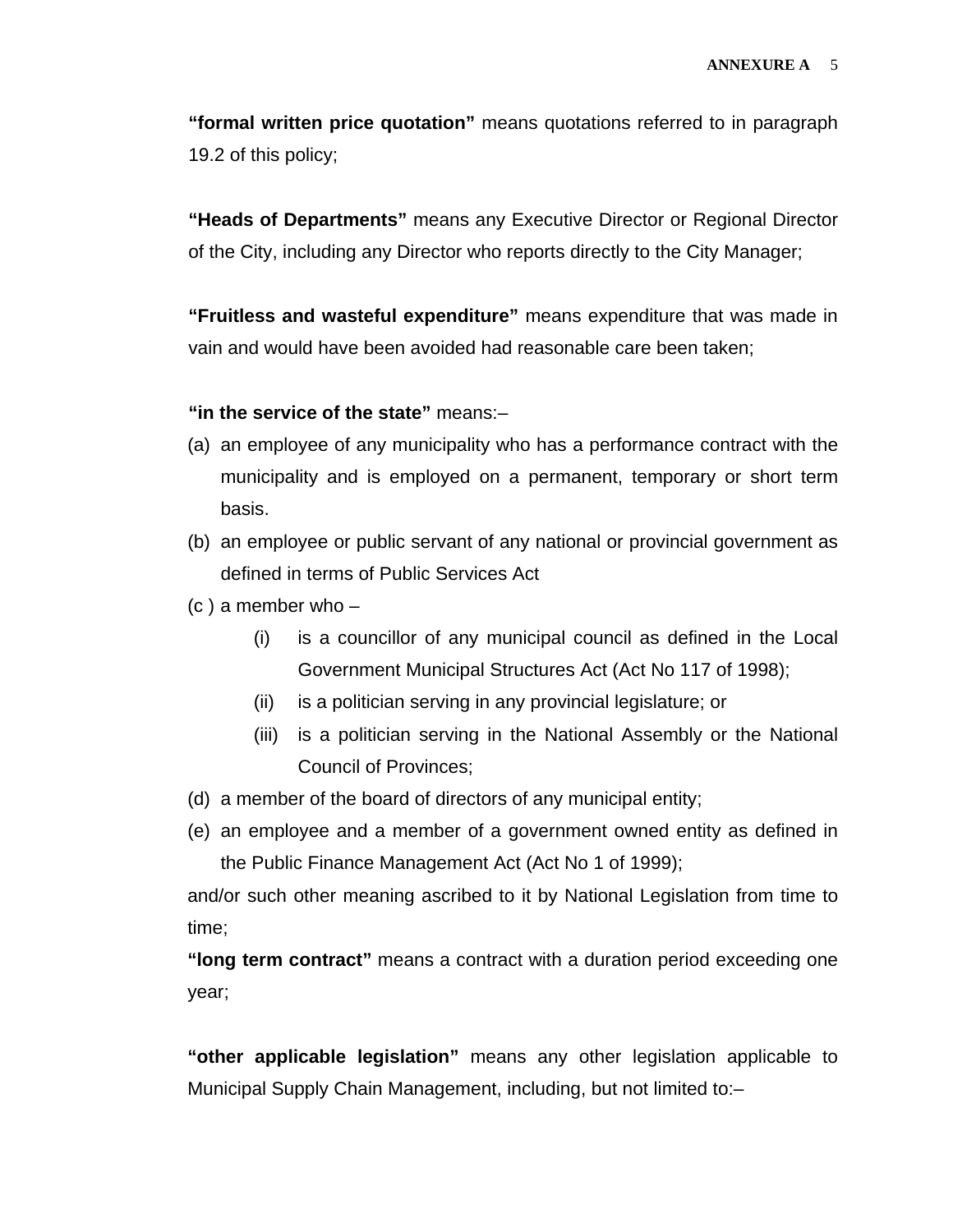- (a) the Preferential Procurement Policy Framework Act, 2000 (Act No. 5 of 2000);
- (b) the Broad-Based Black Economic Empowerment Act, 2003 (Act No. 53 of 2003); and
- (c) the Construction Industry Development Board Act, 2000 (Act No.38 of 2000);

**"Regulation"** means the Municipal Supply Chain Management Regulations promulgated in terms of the Local Government: Municipal Finance Management Act, 2003,

**"Sole supplier"** means sole supplier as referred to in paragraph 19.5 of this policy

**"Supply Chain Management Code of Conduct"** means the National Treasury's Code of Conduct for Supply Chain Management Practitioners and other Role Players, as amended by the City, a copy of which is attached to this Policy as Annexure A to this Policy;

**"Systems Act"** means the Local Government: Municipal Systems Act No 32 of 2000, as amended.

**"the/this Policy"** means the Supply Chain Management Policy adopted by the City in terms of Section 111 of the Act, as amended from time to time;

**"Two stage bidding"** means two stage bidding process referred to in paragraph 19.3.2 of this policy

**"Treasury guidelines"** means any guidelines on Supply Chain Management issued by the Minister in terms of section 168 of the Act;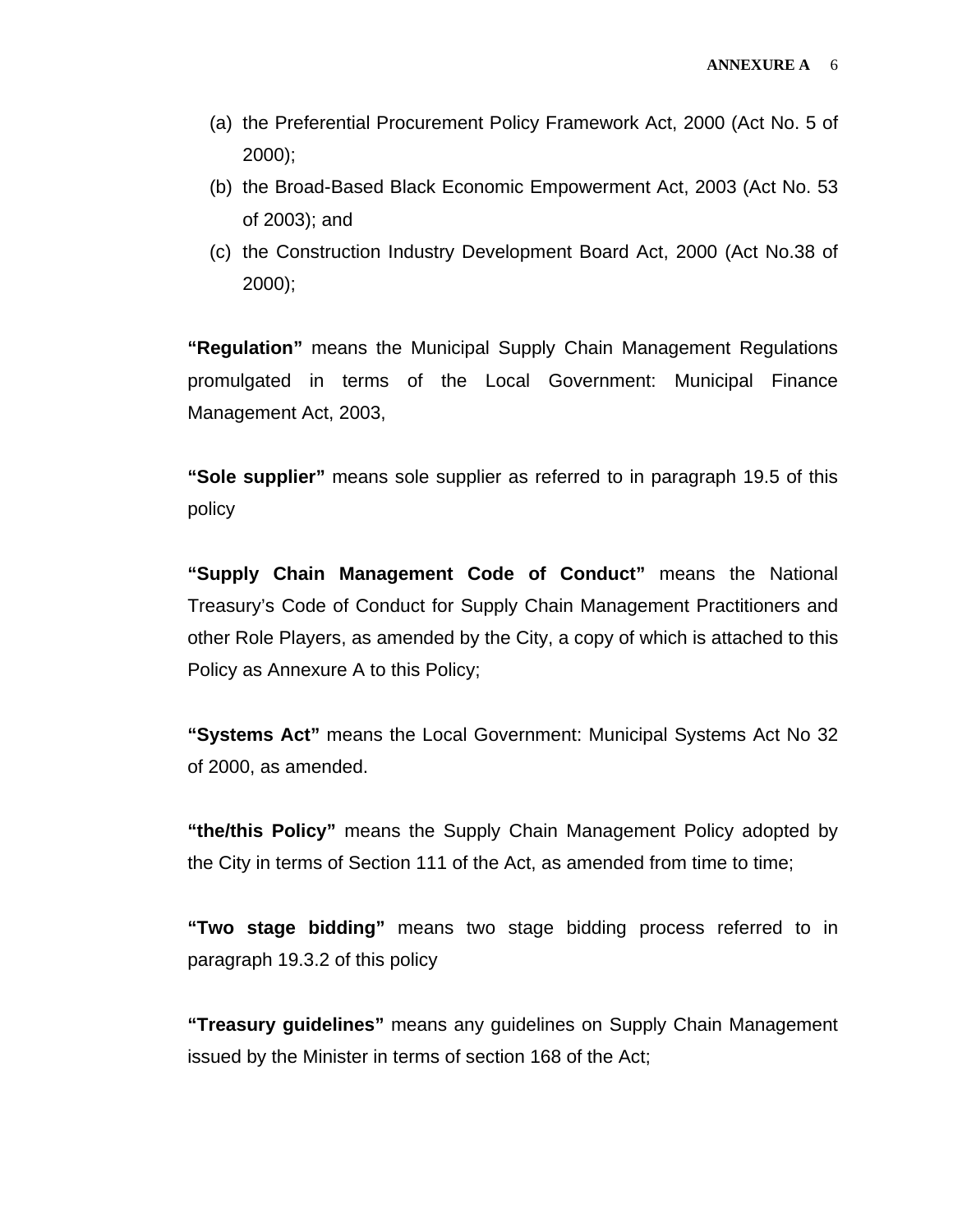**"Unsolicited bid"** means bids as defined in paragraph 19.6 (1) of this policy

**"Supply Chain Management"** means systems approach to manage the entire flow of goods and services that will create and optimize value for customer in the form of products and services which specifically at satisfying customer demands.

**"Service provider"** means an accredited service provider by the City of Johannesburg, of goods and services required from time to time by the City.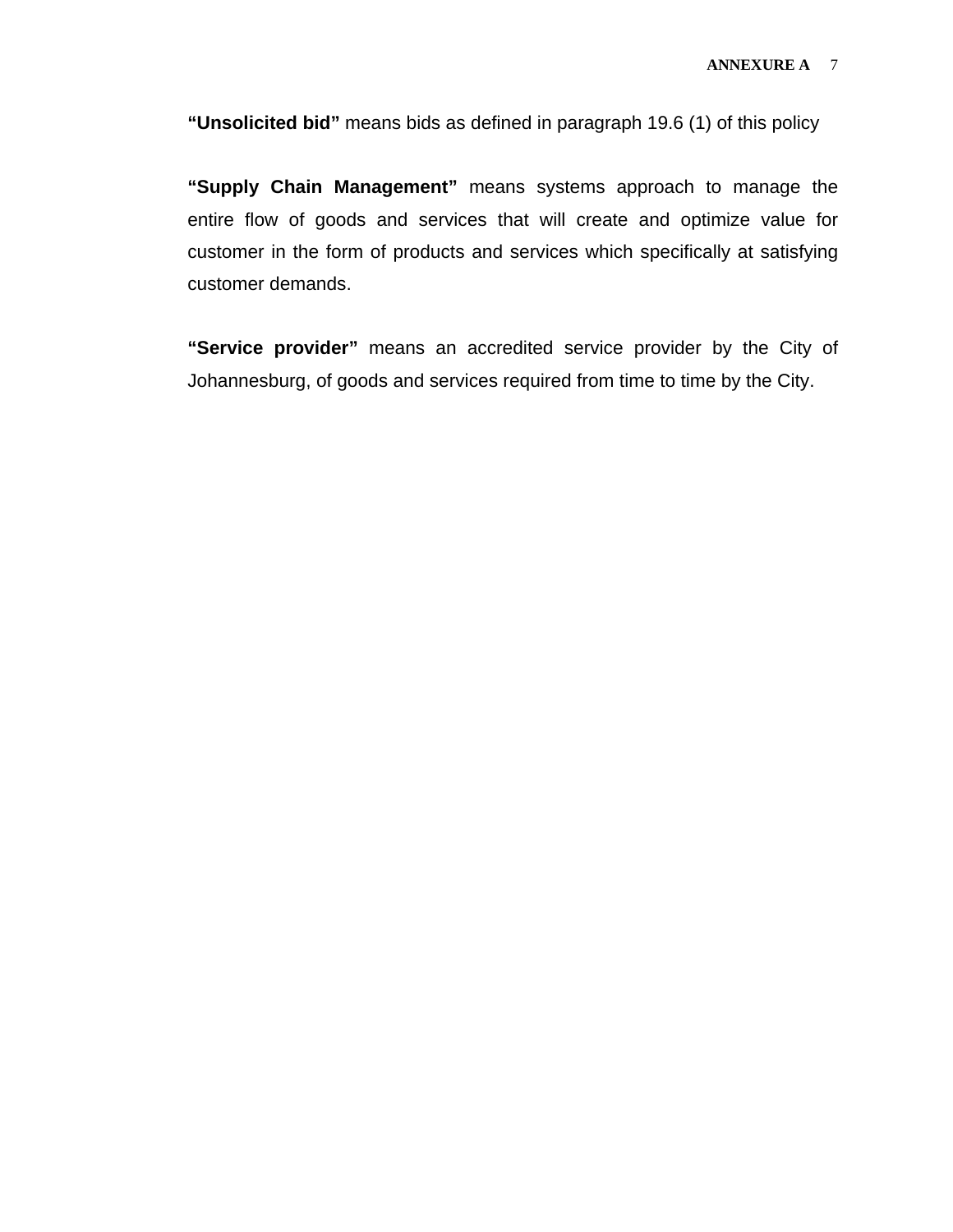### **CHAPTER 2**

# **ESTABLISHMENT AND IMPLEMENTATION OF SUPPLY CHAIN MANAGEMENT POLICY**

#### **2. PURPOSE OF THE POLICY**

The purpose of this Policy is to regulate all Supply Chain Management practices within the City. This policy implements the Supply Chain Management practices as envisaged by the Act and its Regulations. All employees must adhere, implement and observe provisions and requirements of this policy.

#### **3. EFFECTIVE DATE**

This Policy is effective from the date of adoption thereof by the City.

#### **4. PRINCIPLES ASCRIBED TO IN THIS POLICY**

This Policy ascribes to the following principles-

- (a) A procurement system which is fair, equitable, transparent, competitive and cost effective in terms of Section 217 of the Constitution of South Africa No 108 of 1996;
- (b) As enshrined in Chapter 11 of the Act and its Regulations;
- (c) Best practices in Supply Chain Management;
- (d) Uniformity in Supply Chain Management systems between organs of state in all spheres;
- (e) Broad Based Black Economic Empowerment;

#### **5. CITY OF JOHANNESBURG'S COMMITMENT**

The City management, individually and collectively, is committed to:

(a) The implementation and full compliance of Supply Chain Management policies and practices as envisaged by the Act and its Regulations.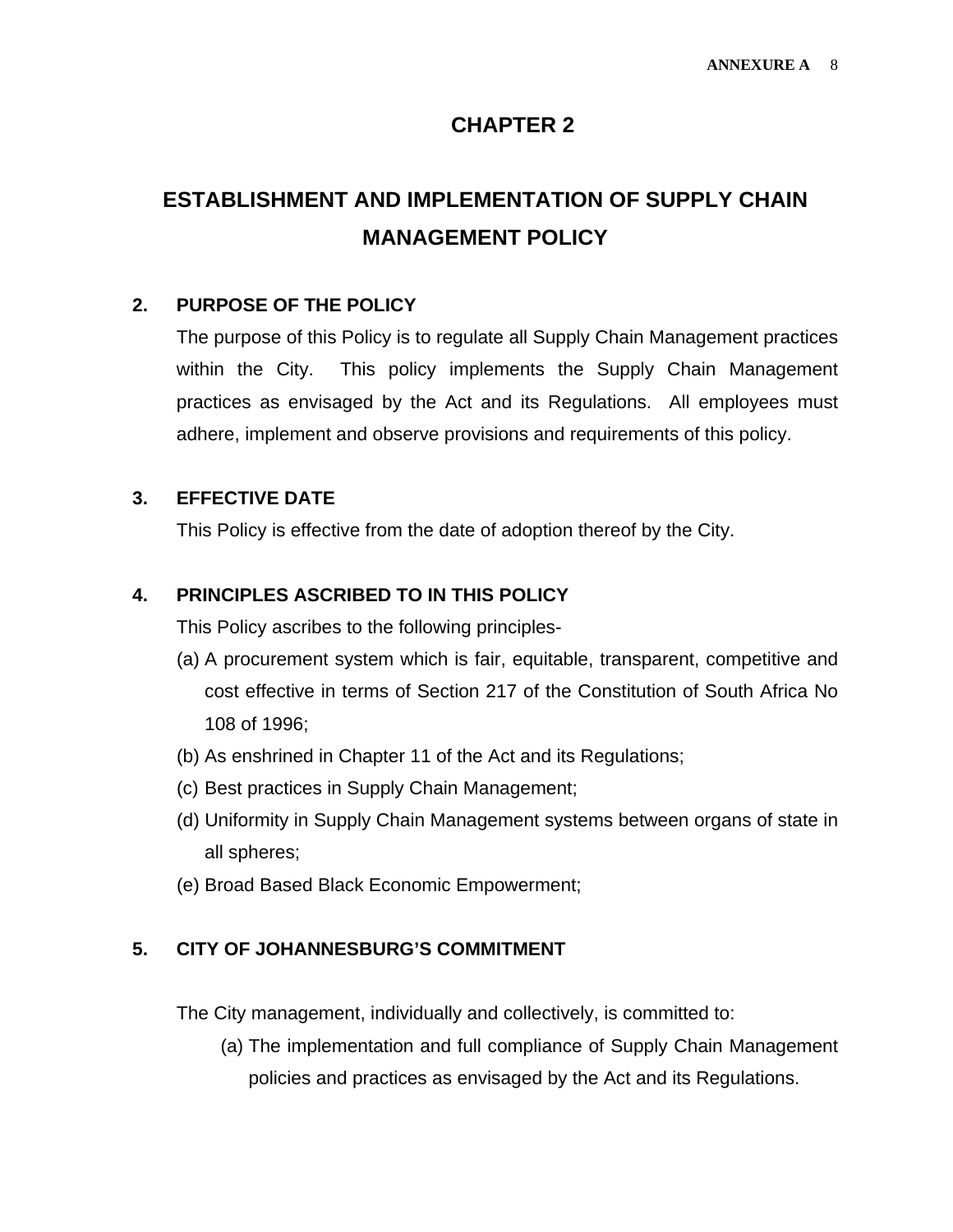- (b) Fair, equitable, transparent and competitive Supply Chain Management practices and processes. To this extent, the City will accord all, a fair administrative process whenever procuring or disposing of goods and services.
- (c) Sourcing goods and services at competitive market prices taking into account the Total Cost of Ownership (TCO) concept and value adding principles;
- (d) Enhancing healthy and mutually beneficial relationships with suppliers of goods and services and user departments and regions, based on integrity, honesty, professionalism and ethics.
- (e) Utilization of the City's buying power as leverage to ensure effective implementation of Broad Based Black Economic Empowerment objectives.
- (f) Enhance the City's viability and competitiveness through effective and efficient Supply Chain practices and systems.
- (g) Economic development of local communities, Small Medium and Micro enterprises, women-owned enterprises, youth-owned and disabledowned enterprises within the area of jurisdiction of the City.
- (h) The high ethical business practices and conduct, and expects the same of suppliers doing business with the City. The Code of Conduct for Supply Chain Management Practitioners and Other Role Players' is attached as Annexure A.
- (i) Confidential treatment of all information received and held within.
- (j) Objectives and provisions of the Competitions Act and demands of all suppliers full compliance thereto.
- (k) The principles and provisions contained in the Promotion of Access to Information Act.
- (l) The City fully supports the Proudly South African Campaign and will as far as practical seek to award business to service providers with high local content in their products and services.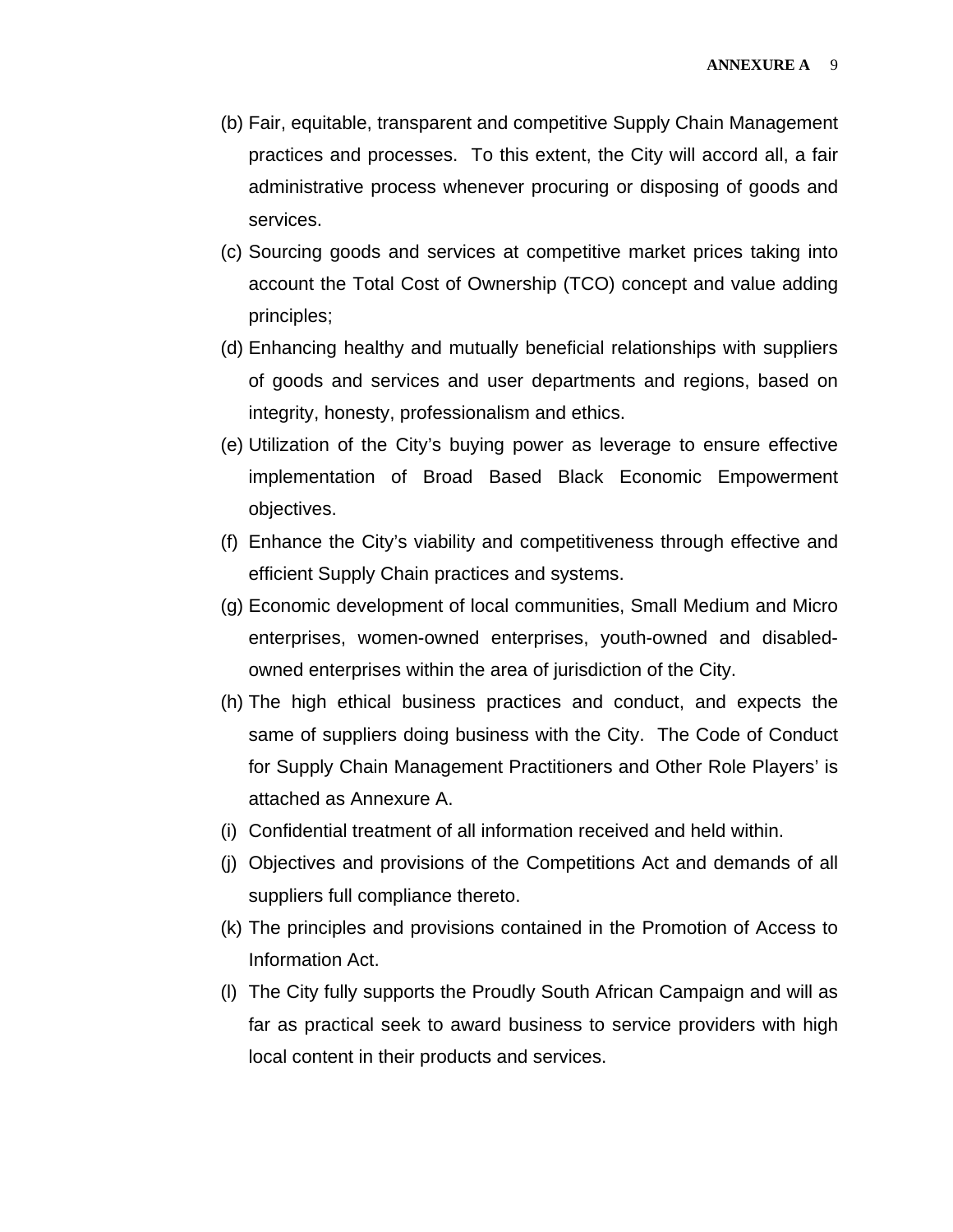#### **6. APPLICABILITY OF THIS POLICY**

This Policy is applicable to the entire City and must be strictly adhered to when:-

- (a) procuring goods or services;
- (b) disposing of redundant goods
- (c) selecting service providers other than in circumstances where Chapter 8 of the Systems Act applies; or

The above do not apply when procuring goods and services from State Departments, public entities and other organs of State.

### **7. ADOPTION AND AMENDMENT OF THE SUPPLY CHAIN MANAGEMENT POLICY**

- (1) The City Manager, through the Executive Director: Finance & Economic Development must annually review the implementation of this Policy.
- (2) The City Manager must submit a draft policy or subsequent amendments to the Council for approval. Such policy or subsequent amendments must be in line with the model policy and Regulations as compiled by National Treasury. Deviations from the model policy or Regulations are to be reported to National and Provincial Treasury.
- (3) When amending this Policy, the need for uniformity in supply chain practices, procedures and forms between organs of state in all spheres must be taken into account.
- (4) The City Manager shall in terms of section 62 (1) (f) (iv) of the Act, take all reasonable steps to ensure that the City implements this Policy.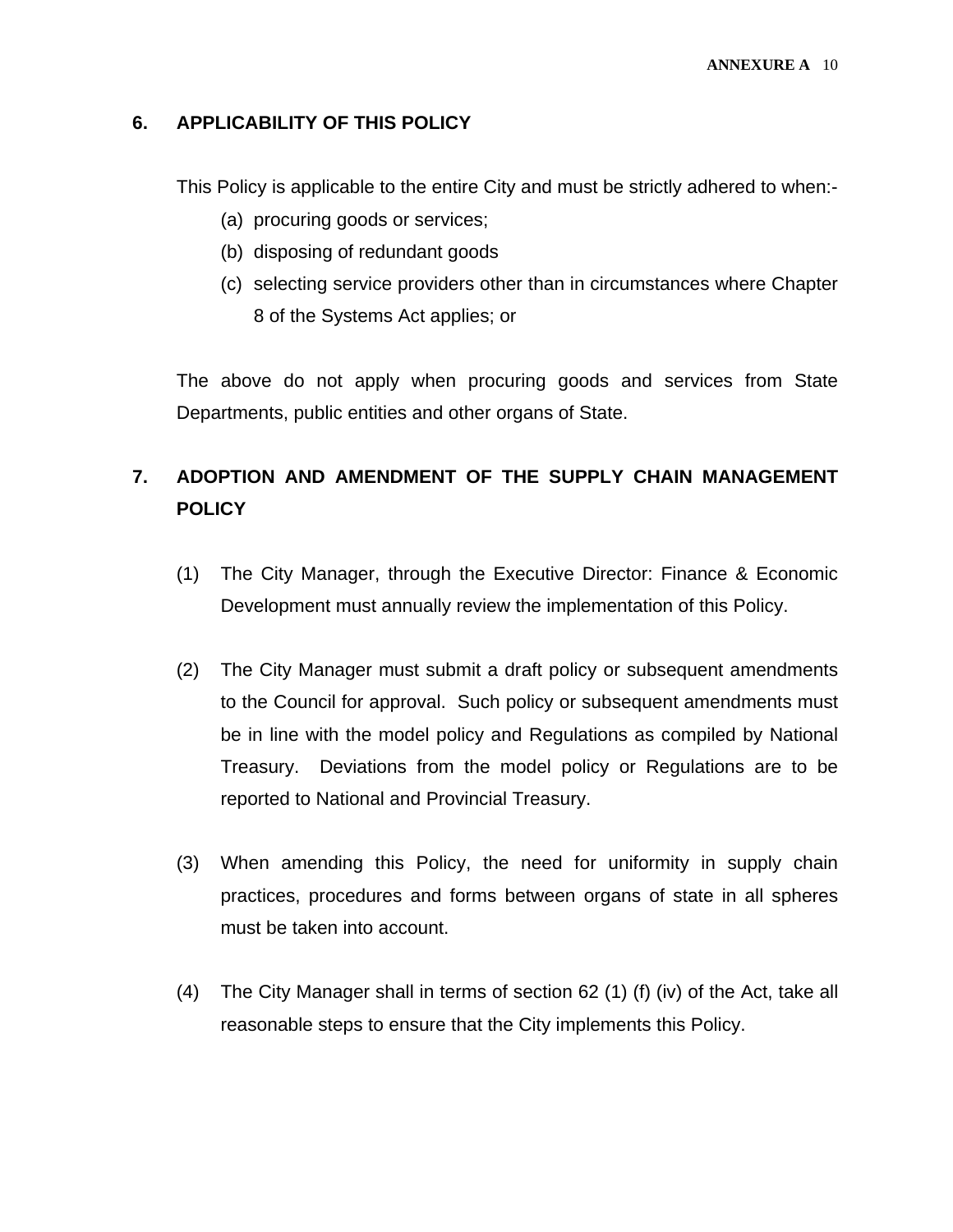#### **8. OVERSIGHT ROLE OF COUNCIL**

The Council has and must maintain an oversight role over the implementation of this Policy.

#### **9. DELEGATION OF SUPPLY CHAIN MANAGEMENT POWERS AND DUTIES**

- (1) The Council hereby delegates the following powers and duties to the City Manager, as the accounting officer –
	- (a) to discharge the Supply Chain Management responsibilities conferred on City Managers in terms of:-
		- (i) Chapter 8, 10 and 11 of the Act;
		- (ii) The Supply Chain Management Policy of the City;
	- (b) to maximise administrative and operational efficiency in the implementation of the Policy;
	- (c) to enforce reasonable cost-effective measures for the prevention of fraud, corruption, favouritism and unfair and irregular practices in the implementation of the Policy.

#### **10. SUB DELEGATIONS**

- (1) The City Manager, in terms of section 79 and 106 of the Act, hereby sub delegate the following Supply Chain Management powers and duties-
	- (a) To the Executive Director Finance and Economic Development for implementation of Supply Chain Management responsibilities and activities in terms of the Act and its Regulations.
	- (b) To the Executive Acquisition Committee and Central Acquisition Committee the power to make final awards as follows: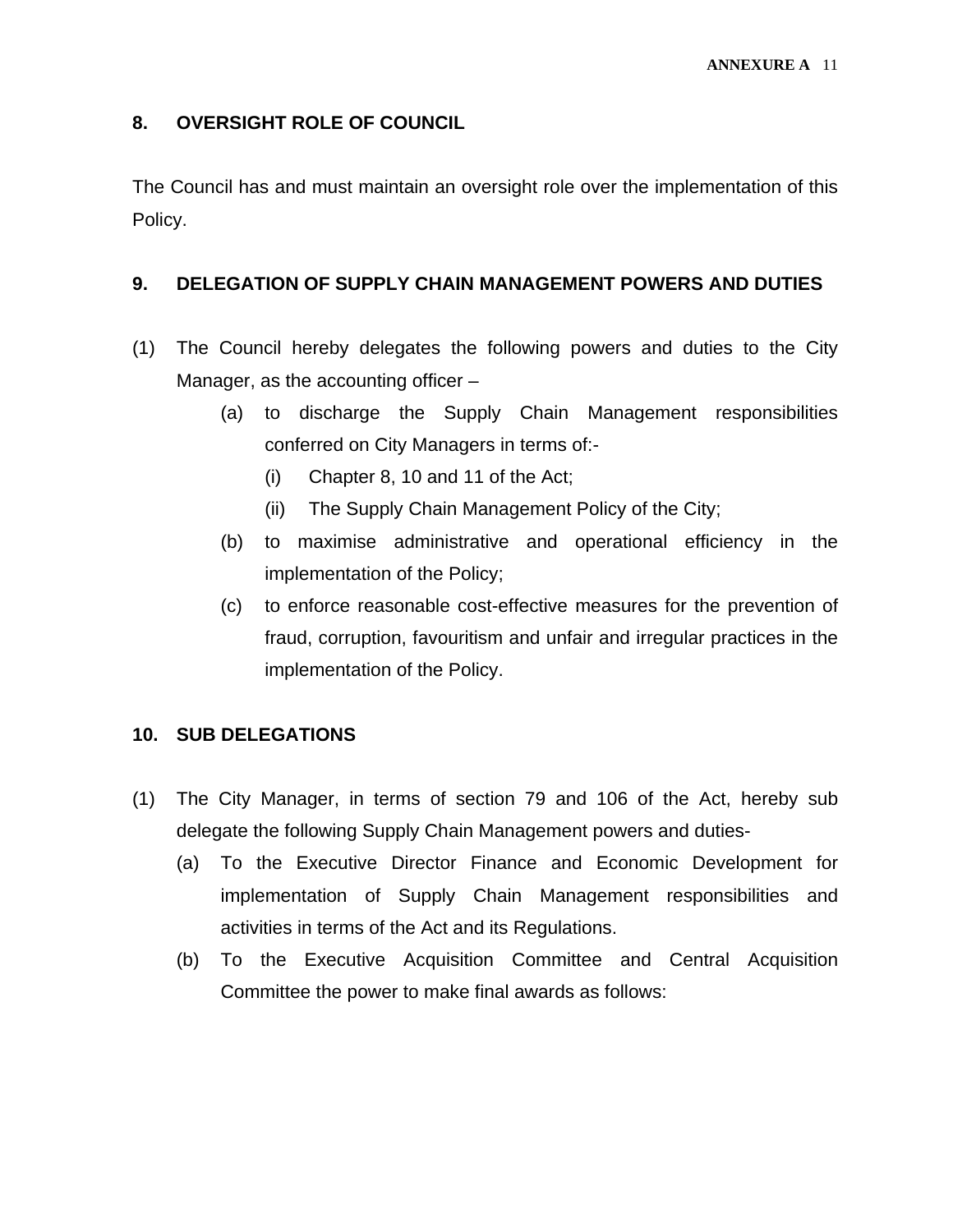| <b>Committee</b>             | Chairperson         | Value                         |
|------------------------------|---------------------|-------------------------------|
| <b>Executive Acquisition</b> | <b>City Manager</b> | > R10 million VAT Inclusive   |
| Committeee (EAC)             |                     |                               |
| <b>Executive Acquisition</b> | City Manager or his | > R 5 m to R10 million VAT    |
| Committee (EAC)              | Nominee             | Inclusive for the contract /  |
|                              |                     | project duration              |
| <b>Central Acquisition</b>   | Executive Director  | R200 000.< R5 m VAT           |
| Committee (CAC)              | Finance & Economic  | Inclusive, for the contract / |
|                              | Development         | project duration.             |

- (c) To Director: Supply Chain Management authority to make final awards of written quotations or bids from R10 000 to R200 000 inclusive of VAT.
- (d) To Departmental Heads authority to make final awards of purchases or transactions up to R10 000 inclusive of VAT
- (e) The Acquisition Committees, which solely are composed of employees, shall make decisions in accordance with their Terms of Reference. No advisor or consultant will have decision-making powers to make final awards on behalf of the City.

#### **11. REPORTING REQUIREMENTS**

#### **11.1 Reporting by the City Manager to the Council**

The City Manager must submit the following reports to the Council through established channels –

- (a) Progress Report on implementation of this Policy within 10 days of the end of each quarter;
- (b) Consolidated report on the implementation of this Policy within 30 days of the end of each financial year;
- (c) Report all deviations in the implementation of this Policy and any remedial action taken or envisaged;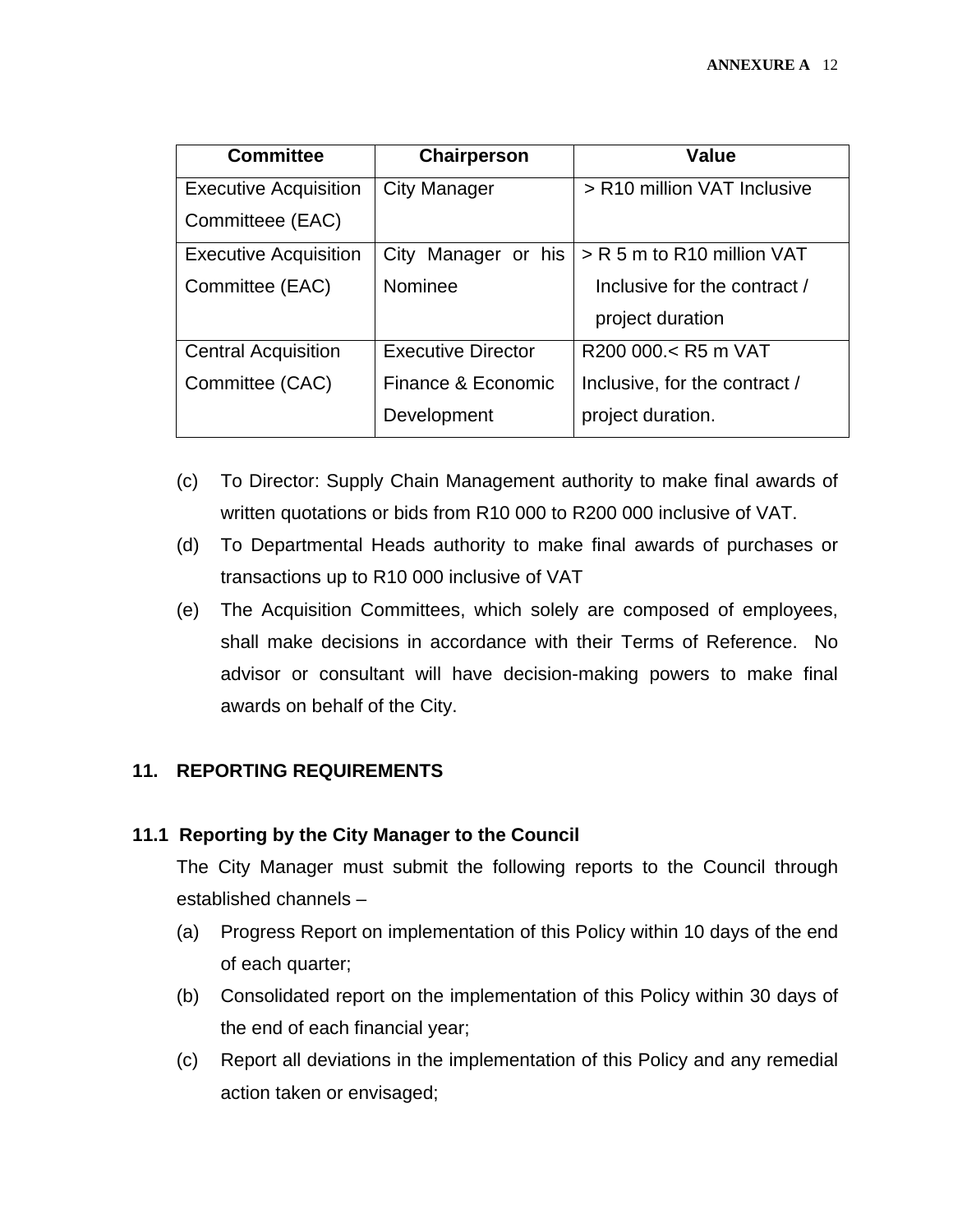- (d) Report containing particulars of each final award made by the Acquisition Committees during that month, including:–
	- (i) the amount of the award;
	- (ii) the name of the person to whom the award was made;
	- (iii) the reason why the award was made to that service provider; and
	- (iv) details of the acquisition plan versus the spend for the month.
- (e) Report on awards of unsolicited bids;
- (f) Report on all awards to close family members or persons in the service of the State or has been in the service of the State in the previous 12 months;
- (g) Report on any abuses found and the remedial actions taken, and
- (h) Report of all declarations made and gifts received by employees.

### **11.1.2 Reporting by the Executive Director: Finance and Economic Development to the Finance, Strategy and Economic Development Committee and the Mayoral Committee**

The Executive Director: Finance and Economic Development must submit the following reports to the Finance, Strategy and Economic Development Committee and the Mayoral Committee through established channels –

- (a) Progress Report on implementation of this Policy within 10 days of the end of each quarter;
- (b) Consolidated report on the implementation of this Policy within 30 days of the end of each financial year;
- (c) Report all deviations in the implementation of this Policy and any remedial action taken or envisaged;
- (d) Quarterly progress report on operations of the Supply Chain Management Unit;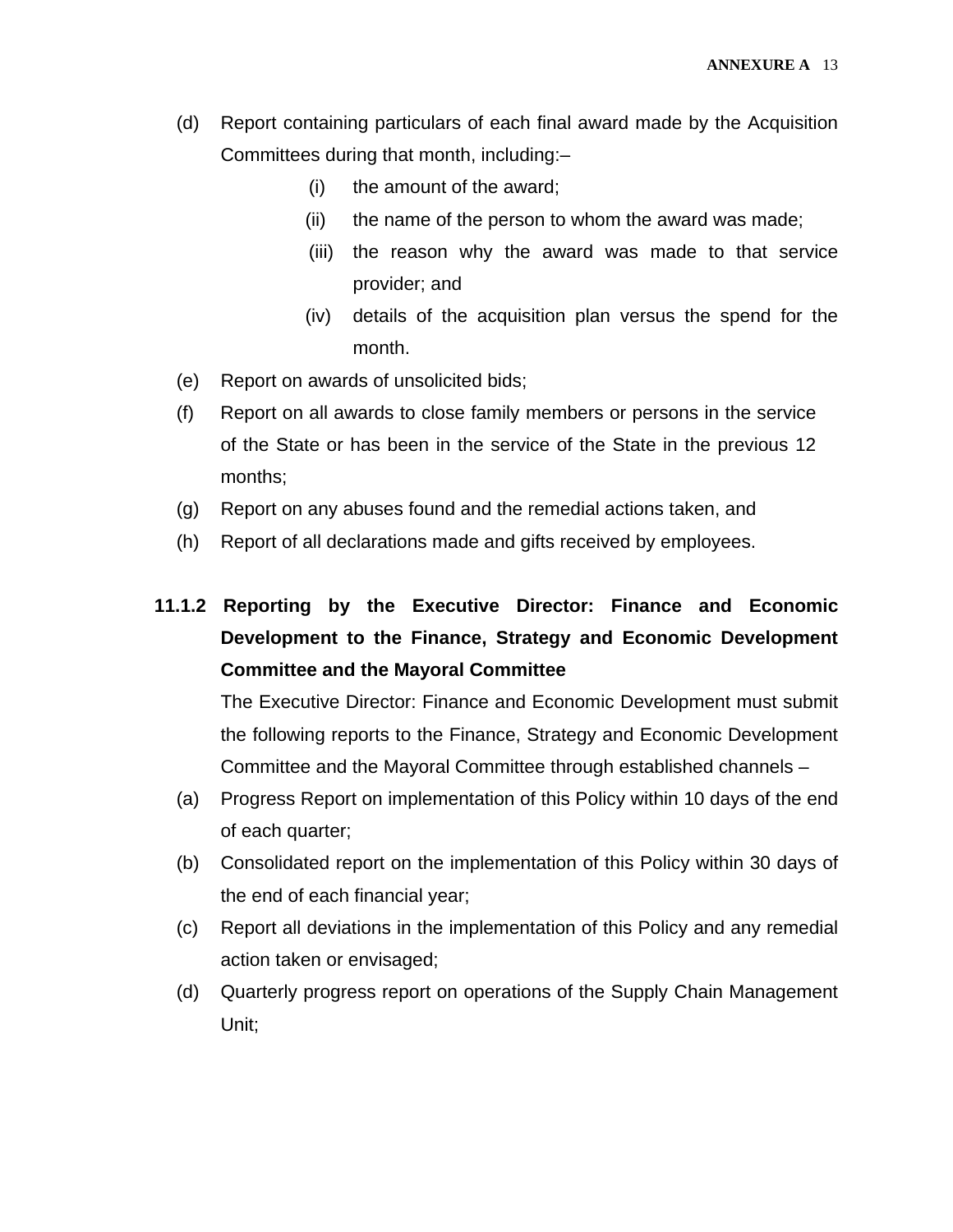- (e) Report containing particulars of each final award made by Acquisition Committees during that month, within 5 days of the end of each month, including:–
	- (i) the amount of the award;
	- (ii) the name of the person to whom the award was made;
	- (iii) the reason why the award was made to that person; and
	- (iii) details of the acquisition plan versus the spend for the month.

### **11.1.3 Reporting by the Director: Supply Chain Management to Executive Director: Finance and Economic Development, Executive Management Team and CIDB**

The Director: Supply Chain Management must submit the following reports to the Executive Director: Finance and Economic Development, Executive Management Team, Head of Departments, Relevant Member of the Mayoral Committee and CIDB through established channels:–

- (a) Report on Final awards made by Acquisition Committees Team within 5 days of the end of each month;
- (b) Report to the relevant Heads of Departments on non-compliance, deviations and remedial action proposed or taken;
- (c) Report to CIDB on construction projects awarded;
- (d) Report to the Executive Director: Finance and Economic Development on the operations of the Supply Chain Management Unit on a monthly basis;
- (e) Report containing particulars of each final award made by Director or Heads of Department or Acquisition Committees during that month within 5 days of the end of each month, including:–
	- (i) the amount of the award;
	- (ii) the name of the person to whom the award was made;
	- (iii) the reason why the award was made to that person; and
	- (iv) details of the acquisition plan versus the spend for the month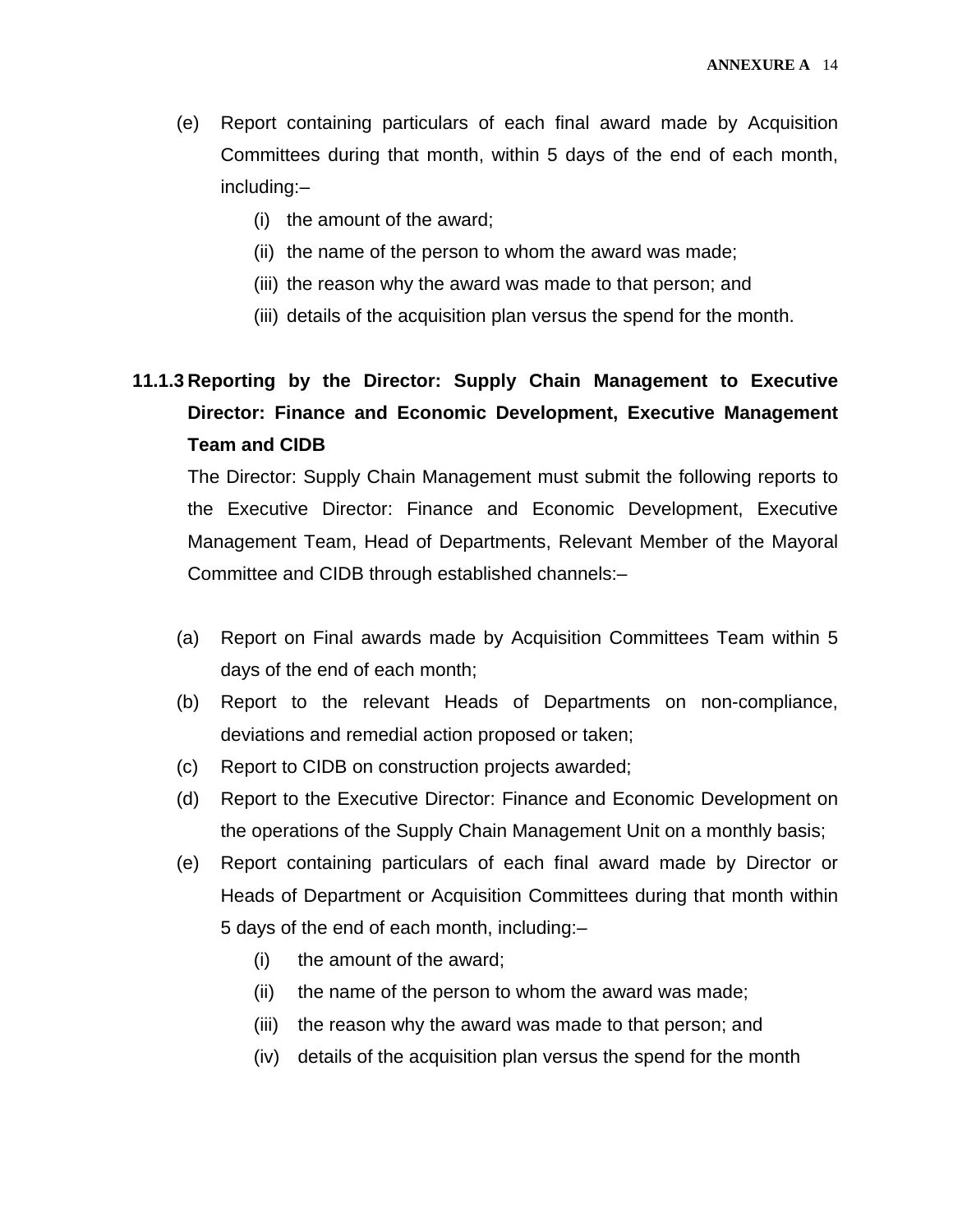### **11.1.4 Reporting by the Heads of Departments to Executive Director: Finance and Economic Development**

- (a) The Heads of Department must submit petty cash procurement report to the Executive Director: Finance and Economic Development on monthly basis;
- (b) Report on final awards of transactions below R10 000 within 5 days of the end of each month, including:–
	- (i) the amount of the award;
	- (ii) the name of the person to whom the award was made;
	- (iii) the reason why the award was made to that person; and
	- (iv) details of the acquisition plan versus the spend for the month.

#### **11.1.5 Reporting by the City to National Treasury and /or Provincial Treasury**

The City must submit the following reports to National Treasury and or Provincial Treasury-

- (a) Report on all purchases paid for in foreign currency;
- (b) Report on contracts and/or transaction to the value of R100 million and more;
- (c) Report on supplier or director thereof that has abused the Supply Chain Management system and have been found guilty of improper conduct;
- (d) Awards of unsolicited bids;
- (e) Report on any sponsorship promised, offered or granted, whether directly or through a representative or intermediary, by any person who is:-
	- (i) a provider or prospective provider of goods or services;
	- (ii) a recipient or prospective recipient of goods disposed or to be disposed.
- (f) Report on any service provider that has been found guilty of inducing or bribing City employees for the award of business;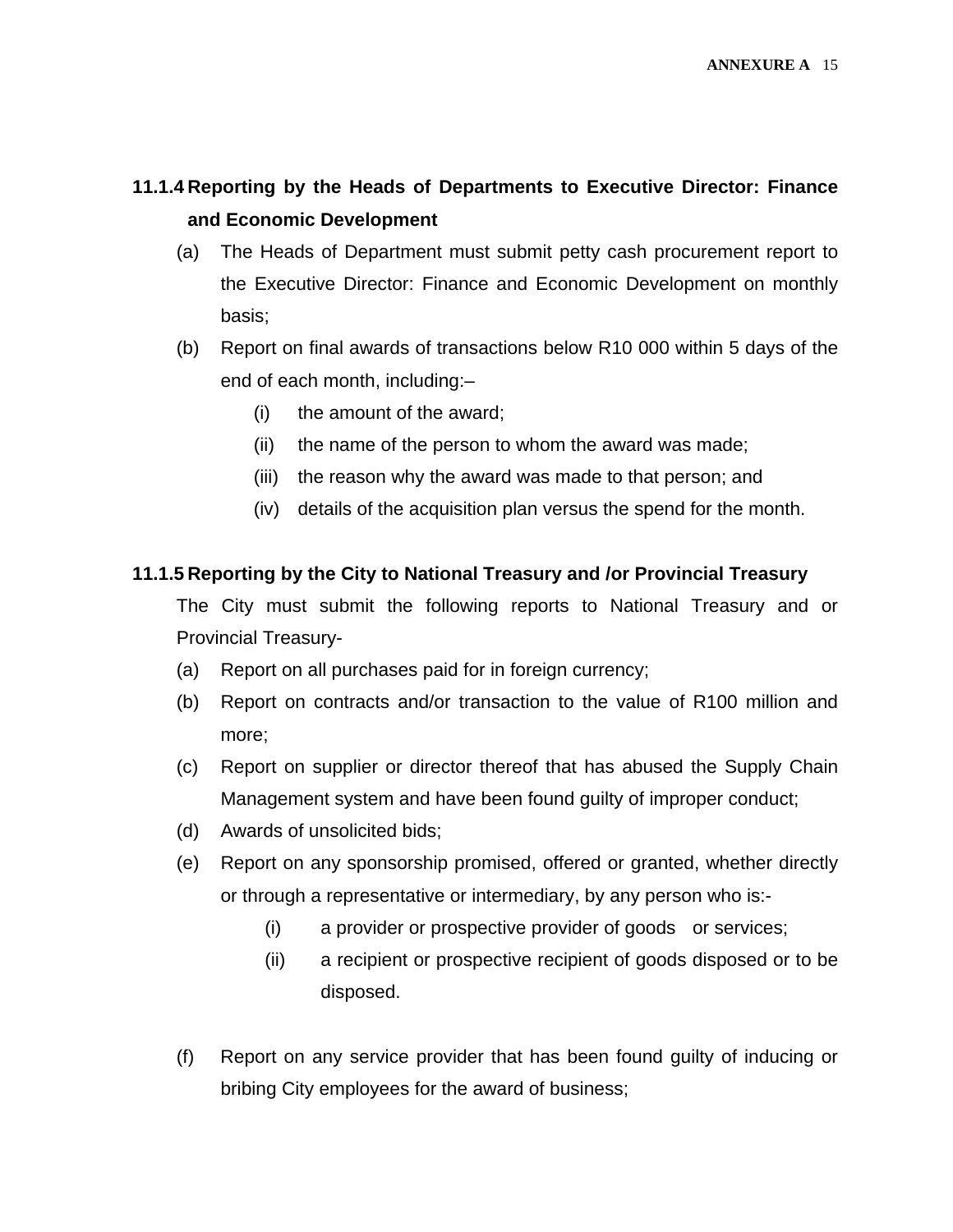- (g) Report on all awards of more than R2 000 to a close family member of persons in the service of the state or has been in the service of the state in the previous 12 months;
- (h) Report on abuses of Supply Chain Management and the remedial steps taken;
- (i) Report on contracts awarded that the duration extends beyond three years.

#### **11.1.6 Reporting by the City to Department of Trade and Industry-**

 The City must submit to Department of Trade and Industry a report on all transactions/contracts to the value of R100 million and more. All reports indicated above will be made public through the official website of the City.

#### **12. APPROVAL AND MAINTENANCE**

- (1) Amendments to this Policy shall be presented to and approved by the Council.
- (2) This Policy will be subject to periodic review, at least on a yearly basis or more frequently if required, to ensure that it remains relevant to changed circumstances.
- (3) The City Manager shall be responsible for the review of this Policy.

#### **13. SUPPLY CHAIN MANAGEMENT UNIT**

(1) The Supply Chain Management Unit reports to the Executive Director: Finance and Economic Development, as the Chief Financial Officer.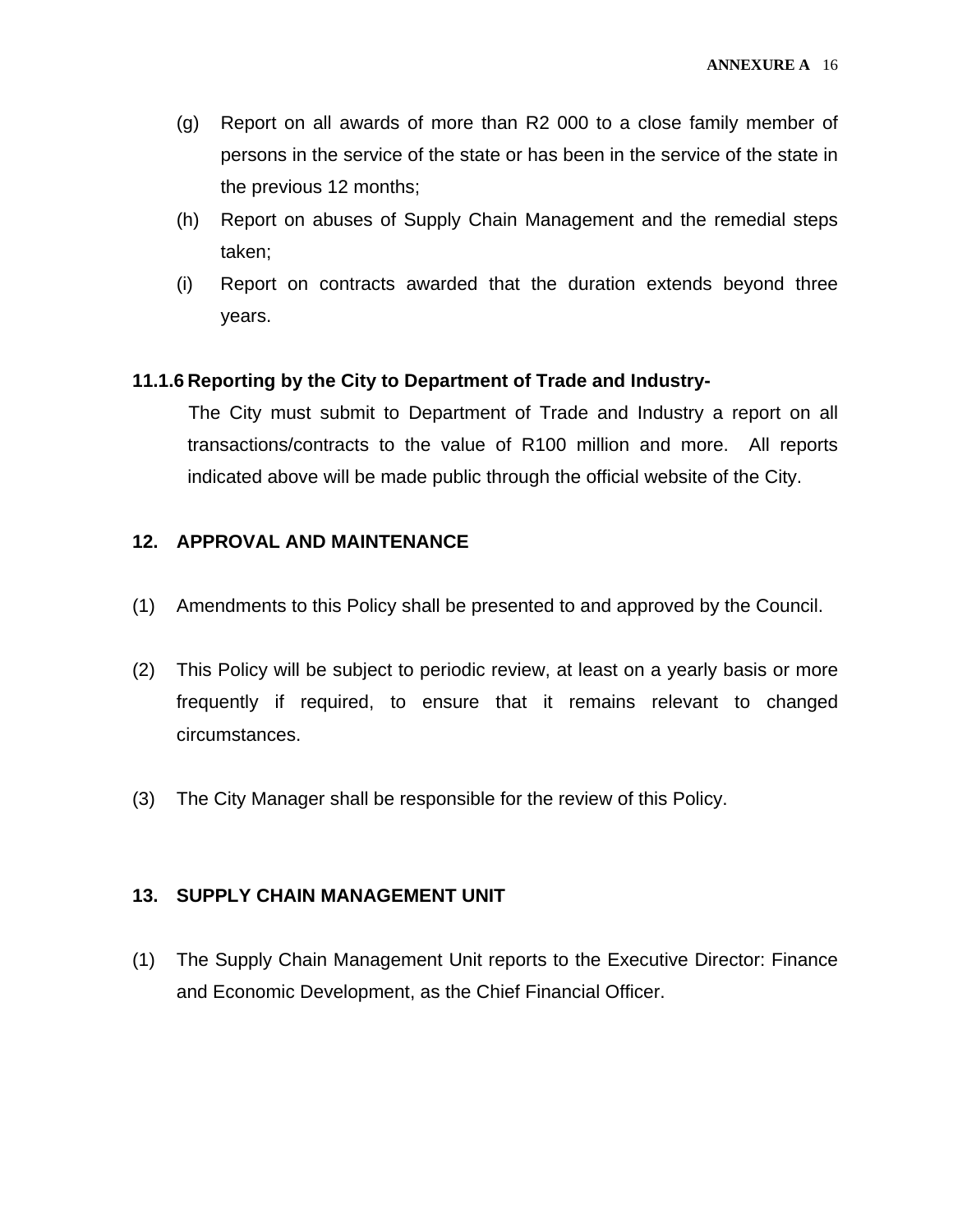#### **14. TRAINING OF SUPPLY CHAIN MANAGEMENT EMPLOYEES**

(1) The training of employees involved in implementing this Policy will be in accordance with any applicable National Treasury guidelines on Supply Chain Management training, South African Qualification Act, Skills Development Act and best practices.

#### **15. PERFORMANCE MANAGEMENT**

- (1) Compliance to this Policy will form an integral part of the City's performance measurement system for all Heads of Department and Supply Chain Management practitioners.
- (2) On yearly basis Supply Chain Management Unit objectives will be set and measured as per the City's Integrated Development Plan.
- (3) The City will ensure that Supply Chain Management practices are audited at least on yearly basis.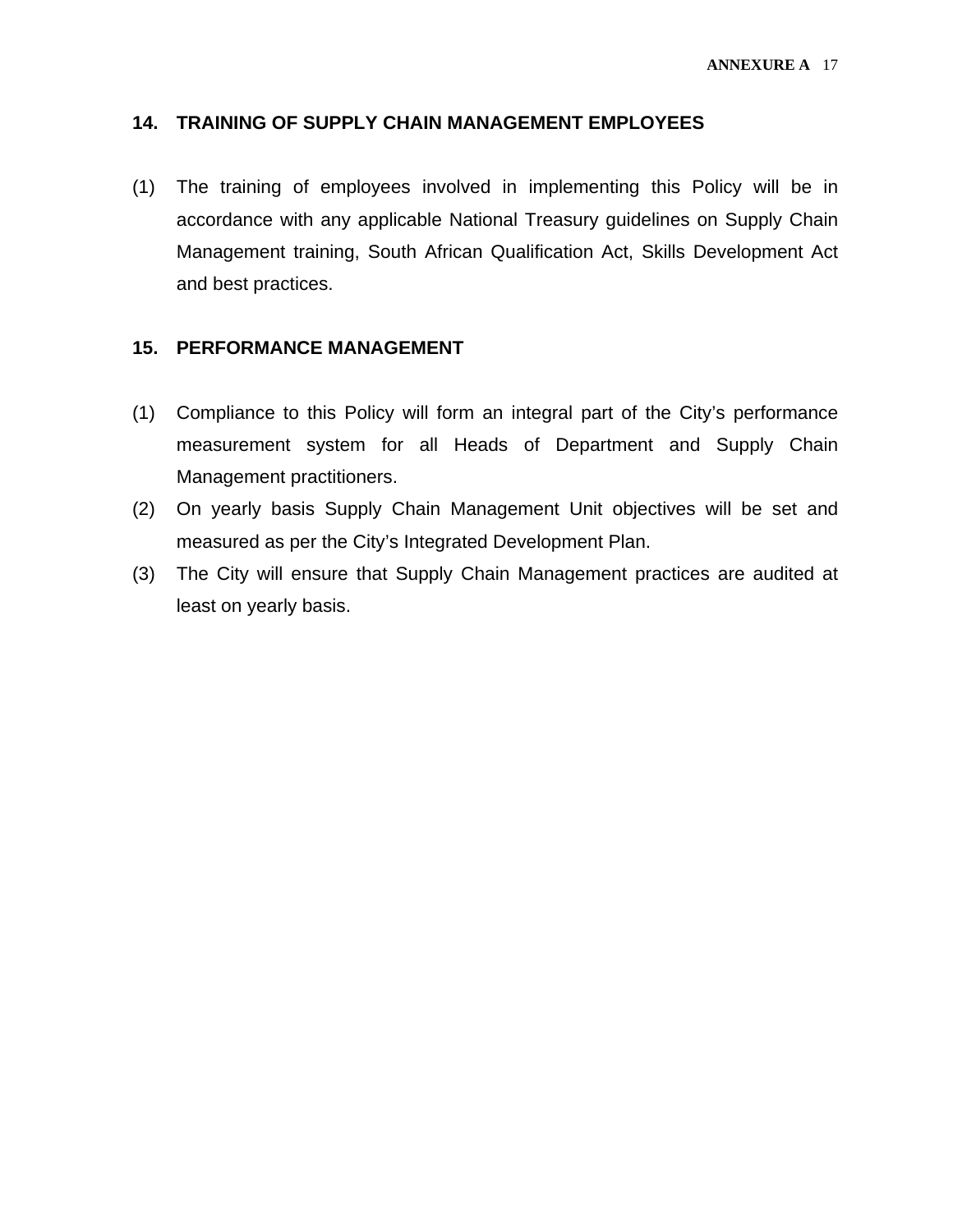#### **CHAPTER 3**

### **FORMAT OF SUPPLY CHAIN MANAGEMENT**

#### **16. SUPPLY CHAIN MANAGEMENT SYSTEMS**

- (1) This Policy provides systems for
	- (a) demand management;
	- (b) acquisition management;
	- (c) logistics management;
	- (d) disposal management;
	- (e) risk management; and
	- (f) performance management.

#### **PART 1:**

#### **DEMAND MANAGEMENT**

#### **17. DEMAND MANAGEMENT**

- (2) To implement effective and efficient Supply Chain Management system that espouses cost savings the City ascribes to the following principles of demand management:-
	- (a) Consolidation of the City's requirements through Supply Chain Management Unit to maximize economies of scale. To this extent all requirements must be processed through Supply Chain Management Unit;
	- (b) Clearly articulated requirements and specifications that meet the needs and expectations of multiple users. The specifications shall be unbias, functional and not brand specific;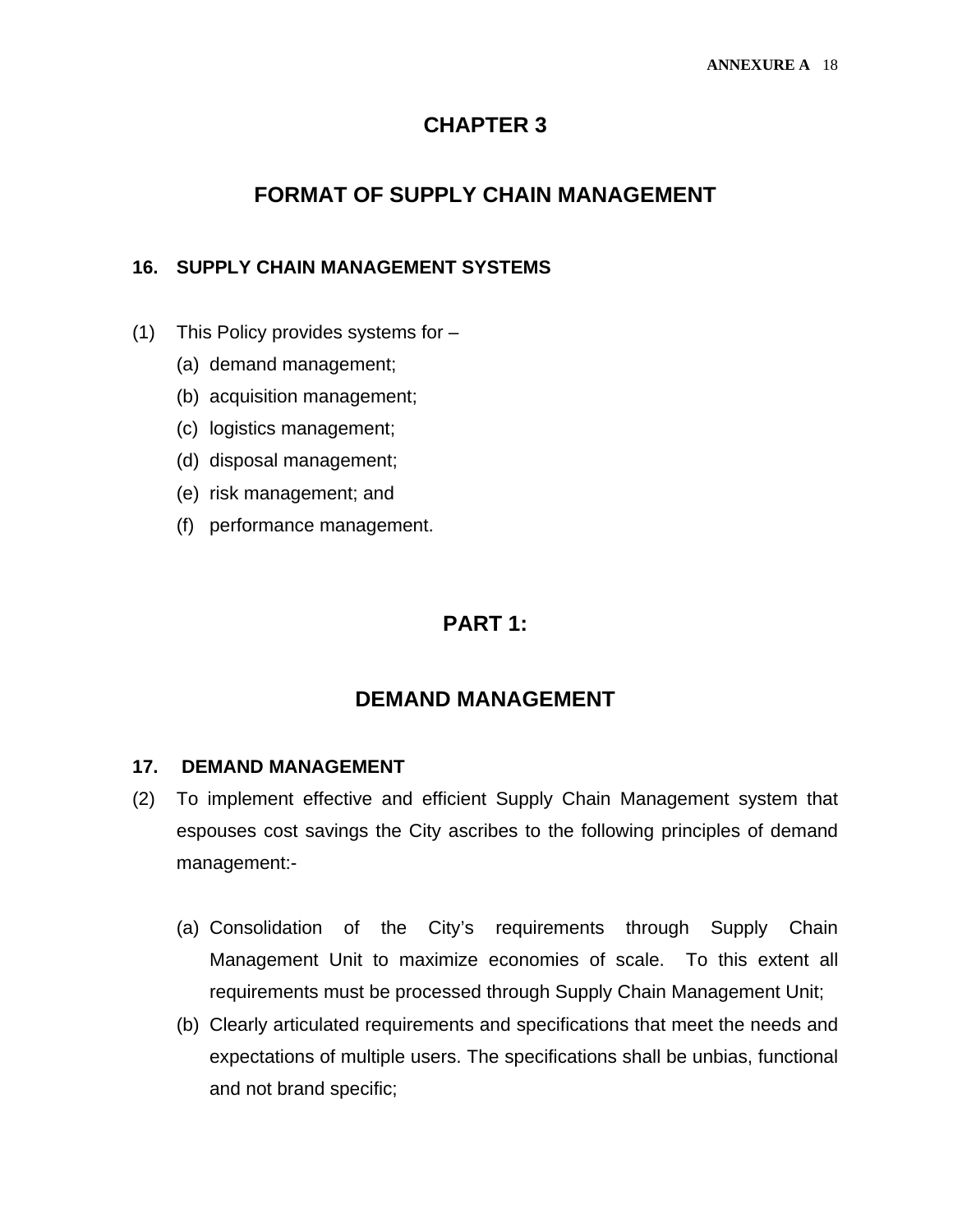- (c) Acquisition of all goods and services required must be outlined in terms of the Integrated Development Plan, quantified on monthly or quarterly basis;
- (d) Similar requirements will necessitate one contract;
- (e) Where necessary Industry Analysis and Research should be undertaken to ensure best value for money.

### **PART 2:**

### **ACQUISITION MANAGEMENT**

#### **18. SYSTEM OF ACQUISITION MANAGEMENT**

- (1) The City shall only proceed with the acquisition of goods and services for which there is an approved budget. The onus will be on the relevant Head of Department to ensure that funds are available. All procurement of goods and services will be measured against approved acquisition plans. For any unplanned needs, permission shall be sought from the respective Heads of Departments.
- (2) The City's acquisition management will ensure:
	- (a) that goods and services are procured by the City in accordance with authorised processes only;
	- (b) that expenditure on goods and services is incurred in terms of an approved budget;
	- (c) that the threshold values for the different procurement mechanisms as contained in 19 below are complied with;
	- (d) that bid documentation, evaluation and adjudication criteria, and general conditions of a contract, are in accordance with any applicable legislation; and
	- (e) that any National Treasury guidelines on acquisition management are properly taken into account.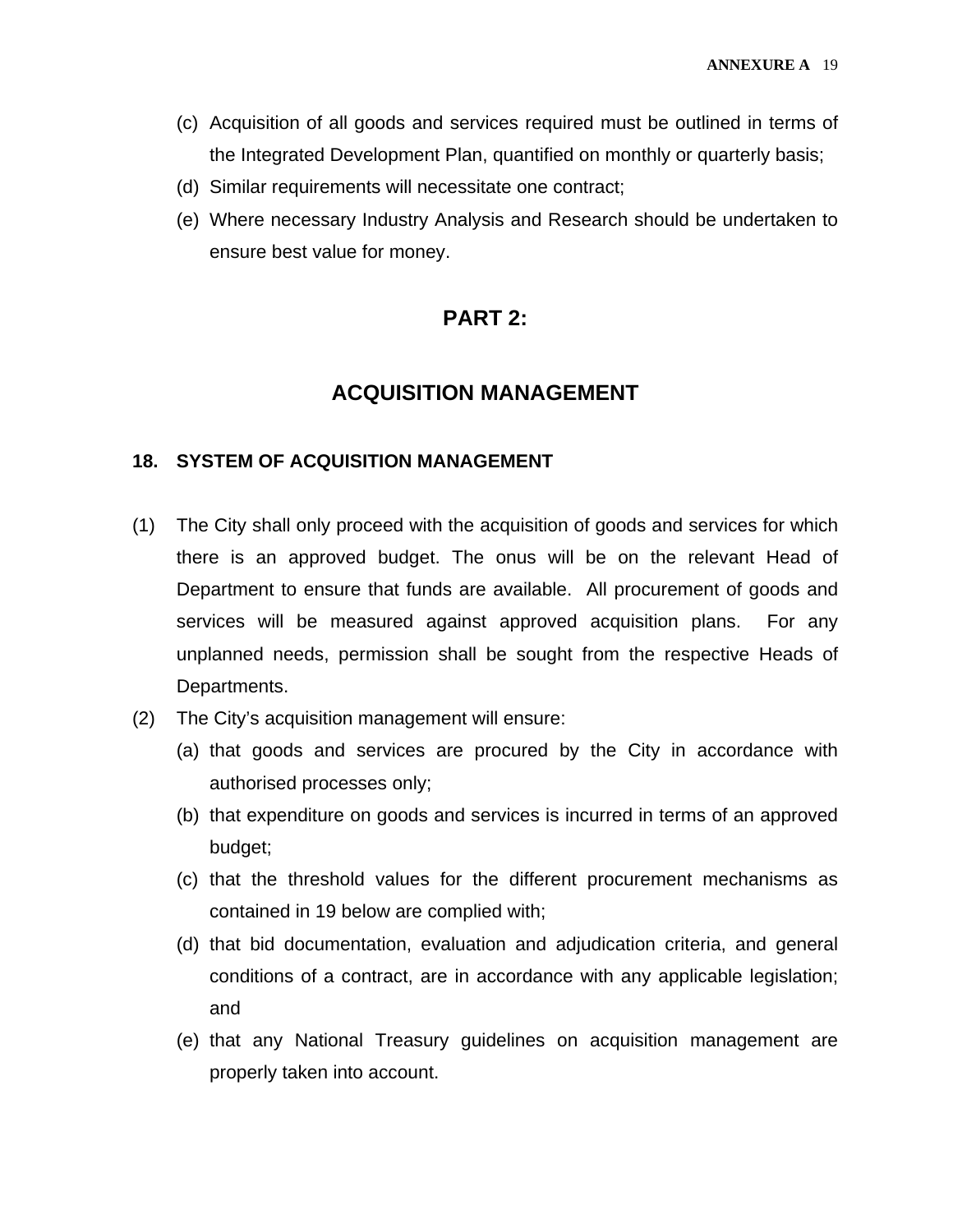- (3) This Policy, except where otherwise provide for herein, does not apply in respect of the procurement of goods and services contemplated in section 110 (2) of the Act, including:
	- (a) water from the Department of Water Affairs or a public entity, another municipality or a municipal entity; and
	- (b) electricity from Eskom or another public entity, another municipality or a municipal entity.
- (4) The following information will be made public whenever goods or services contemplated in section 110 (2) of the Act are procured other than through the Supply Chain Management system -
	- (a) the kind of goods or services; and
	- (b) the name of the supplier.

#### **19. PROCUREMENT MECHANISMS**

(1) The City shall adhere to principles of fair, equitable and transparent procurement system whenever sourcing goods and services from the market. To ensure attainment of this critical requirement the following procurement mechanisms are prescribed when procuring goods and services on behalf of the City.

| <b>MECHANISM</b>                  | <b>TOTAL TRANSACTION VALUE</b>   |
|-----------------------------------|----------------------------------|
| <b>Petty Cash Purchases</b>       | R nil to R2 000 VAT Inclusive    |
| <b>Written Quotation</b>          | R 2000 to R200 000 VAT Inclusive |
| <b>Competitive Bidding/Tender</b> | $>$ R200 000 - VAT Inclusive     |
| <b>Negotiations</b>               | Any Value                        |
| <b>Sole Suppliers</b>             | Any Value                        |
| <b>Unsolicited Bidding</b>        | Any Value                        |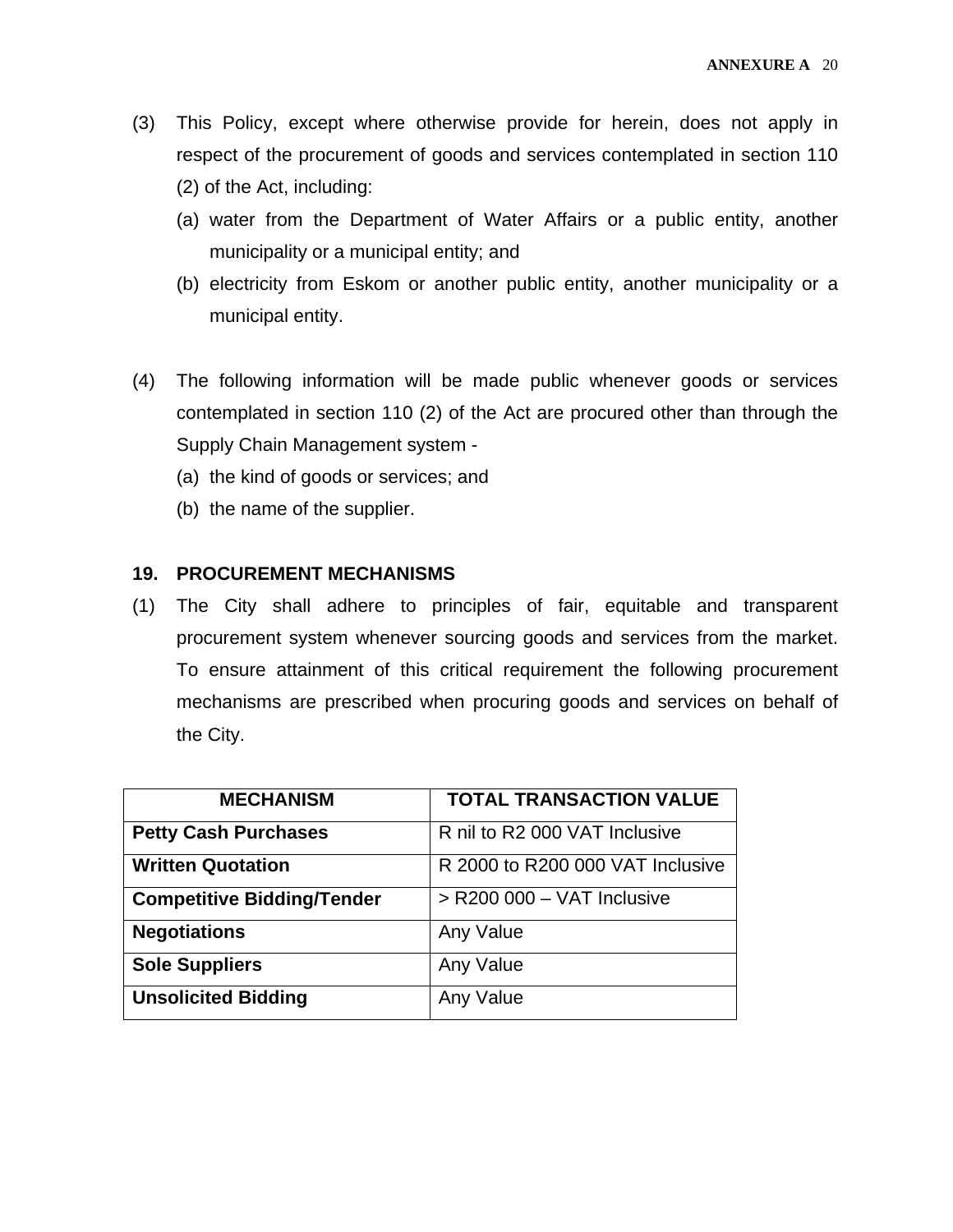#### **19.1 PETTY CASH PURCHASES**

- (1) In certain cases it is not possible or economically viable to procure goods and services through written quotation or competitive bidding processes. This situation will arise where the total costs of engaging in written quotation or competitive bidding far outweighs the value of the item(s) or services been sought. This situation is envisaged for items or services below R2 000 VAT inclusive only. The R2 000 (VAT inclusive) should be the total value of all of the City's requirements for a particular item or service for the entire financial year or the requirements must be so incidental that it is not viable/feasible for the City to establish a contract or keep stock.
- (2) This mechanism might also be utilized in an emergency situation where the total value of the goods or service is below R2 000 subject to authorized process being followed.
- (3) Only Heads of departments may authorize petty cash processes.

#### **19.2 WRITTEN QUOTATIONS**

- (1) To ensure that transparent and equitable objectives are adhered to at all times when procuring different goods and services, the City shall use the written quotation mechanism when:-
	- (a) The total value of goods and services is more than R2 000 but below R200 000 inclusive of VAT. These thresholds apply to the yearlyconsolidated requirements of the City;
	- (b) For this mechanism, the City may only obtain quotations from accredited suppliers registered on its Data-base. Only when there are no technically suitable suppliers on the data-base will the City use suppliers not registered.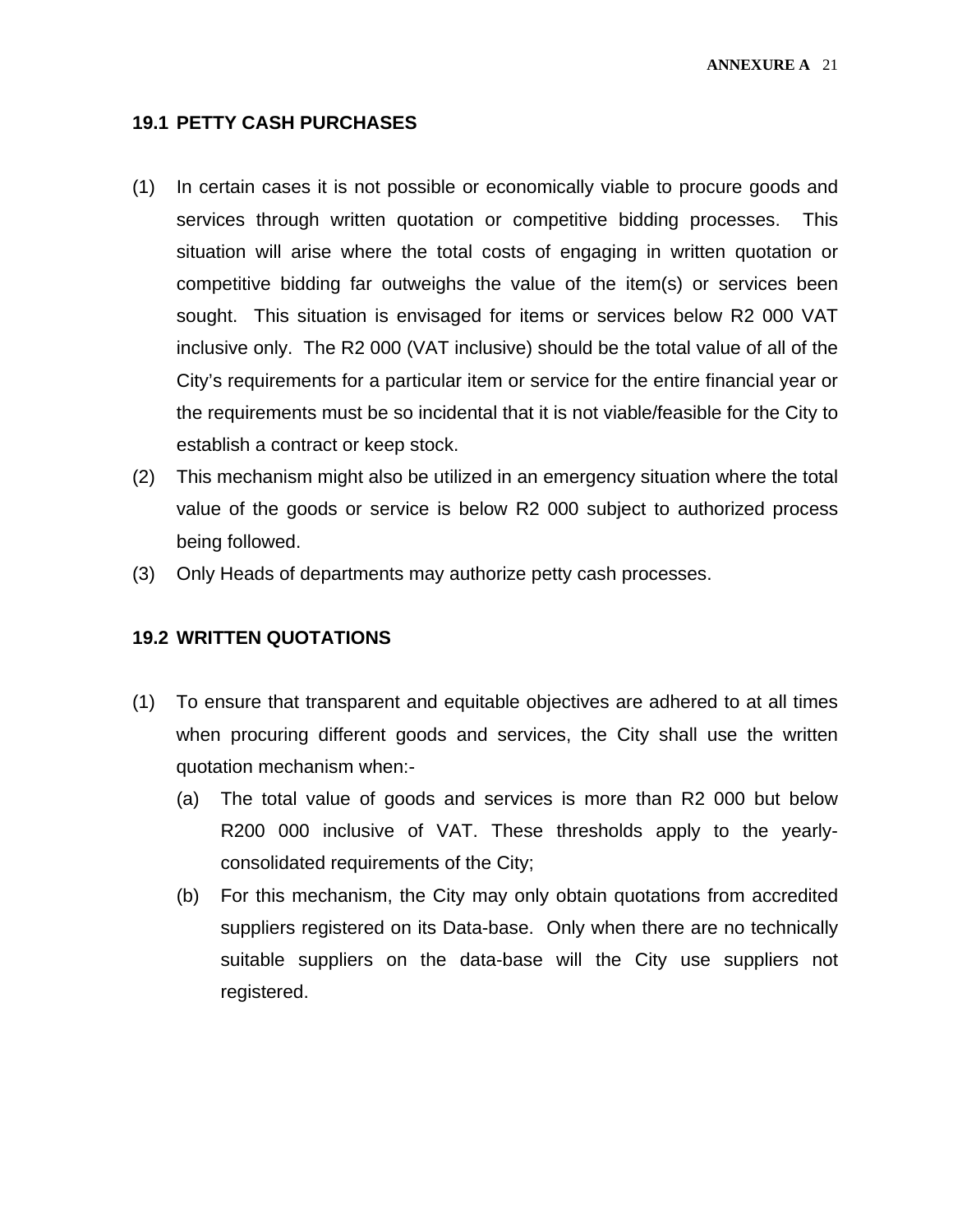- (2) The quotations must be obtained in writing from at least three different suppliers. As far as possible all suppliers must be afforded an opportunity to quote on a rotational basis.
- (3) Should it not be possible to obtain three quotations, the reasons must be recorded and supported by the Director Supply Chain Management or the Head of Department as per delegated authority.
- (4) If there are frequent requirements, which the amount per transaction is less than R200 000 per user, such requirements must be consolidated and a contract be established through competitive bidding process.
- (5) Splitting of requirements with the sole intention of circumventing any of the procurement mechanism listed is not allowed.

#### **19.3 COMPETITIVE BIDDING PROCESS**

#### **19.3.1 SINGLE STAGE COMPETITIVE BIDDING PROCESS**

- (1) To ensure transparency and equitability when procuring goods and services, the City shall use competitive bidding when-
	- (a) Procuring goods or services above value of R200 000 (VAT inclusive).
	- (b) Procuring goods and services requiring long- term contracts.
- (2) Services classified as essential shall only be procured through competitive bidding process.
- (3) Competitive bidding will be handled procedural.
- (4) Splitting of requirements with the sole intention of circumventing any of the procurement mechanisms listed in this policy, will not be allowed.

#### **19.3.2 TWO-STAGE COMPETITIVE BIDDING PROCESS**

- (1) A two-stage bidding process is allowed when:–
	- (a) the requirements are not easily determinable and it is ideal to engage the market in firming up the requirements;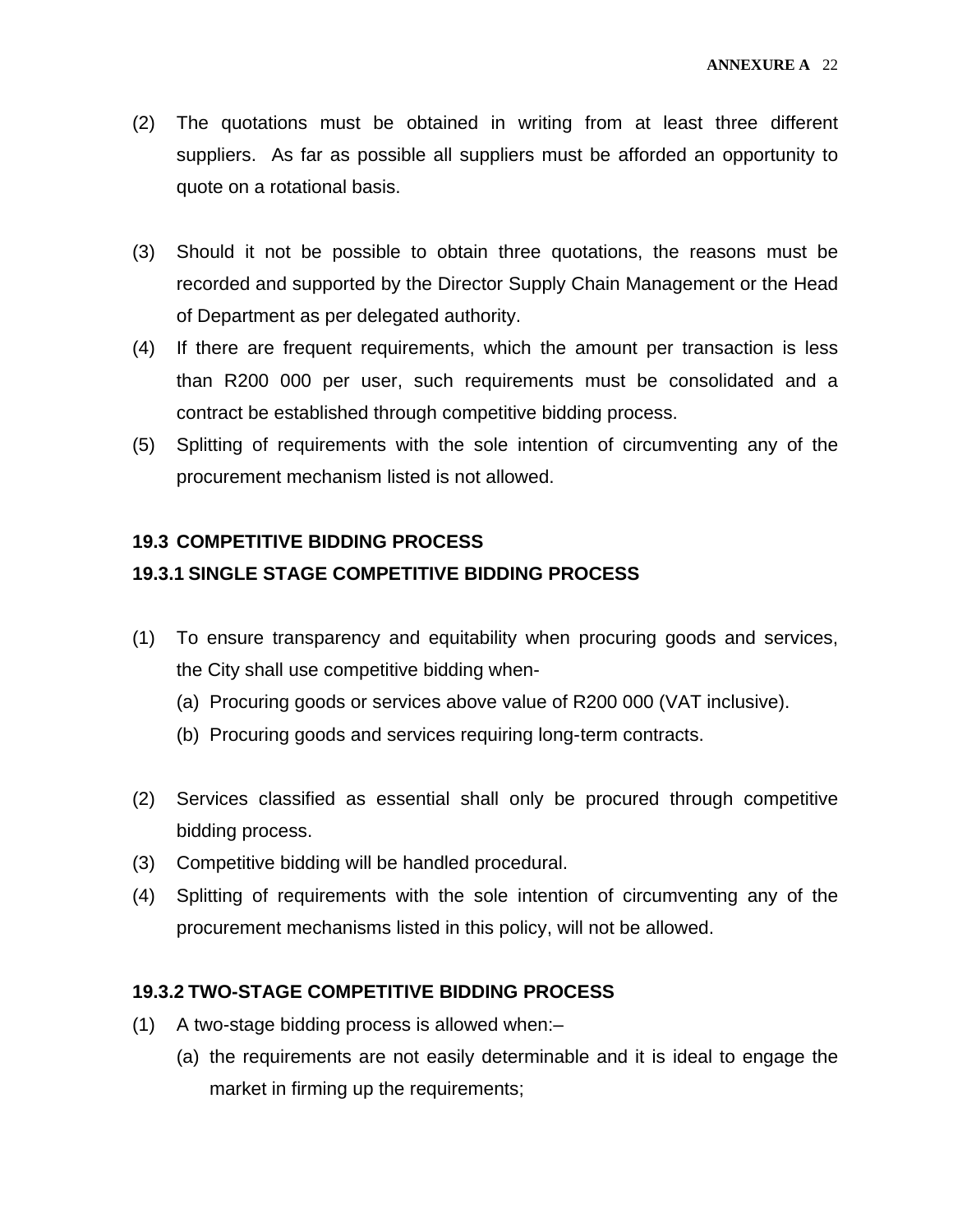- (b) Sensitive projects or services requiring security clearance prior to the award or where it is undesirable to prepare complete detailed technical specifications;
- (c) Complex projects that require multiple stages before award and are requiring period of three years;
	- (i) The first stage entails issuing out a Request for Information to the market through public invitations;
	- (ii) The second stage entails issuing out a detailed Request for Proposals to only short listed suppliers.

#### **19.4 NEGOTIATIONS**

- (1) The Negotiation mechanism may be used when:-
	- (a) procuring goods and services from single or sole suppliers;
	- (b) annual price increases;
	- (c) contract terms and conditions;
	- (d) finalizing the award of business with preferred bidders provided that such negotiations:
		- (i) do not allow any preferred bidder a second or unfair opportunity;
		- (ii) are not to the detriment of any other bidder;
		- (iii) do not lead to a higher price than the bid as submitted;
		- (iv) the bidding document or Request for Quotation document must specify that negotiations will be conducted in finalizing the award.
- (2) Approval or mandate to negotiate with any suppliers must be obtained in writing from the relevant Acquisition Committee or relevant delegated authorities as per Sub delegation referred to in clause 9 of this policy.
- (3) The mandate to negotiate must at least include the following:
	- (a) Reasons for negotiations;
	- (b) Negotiations parameters;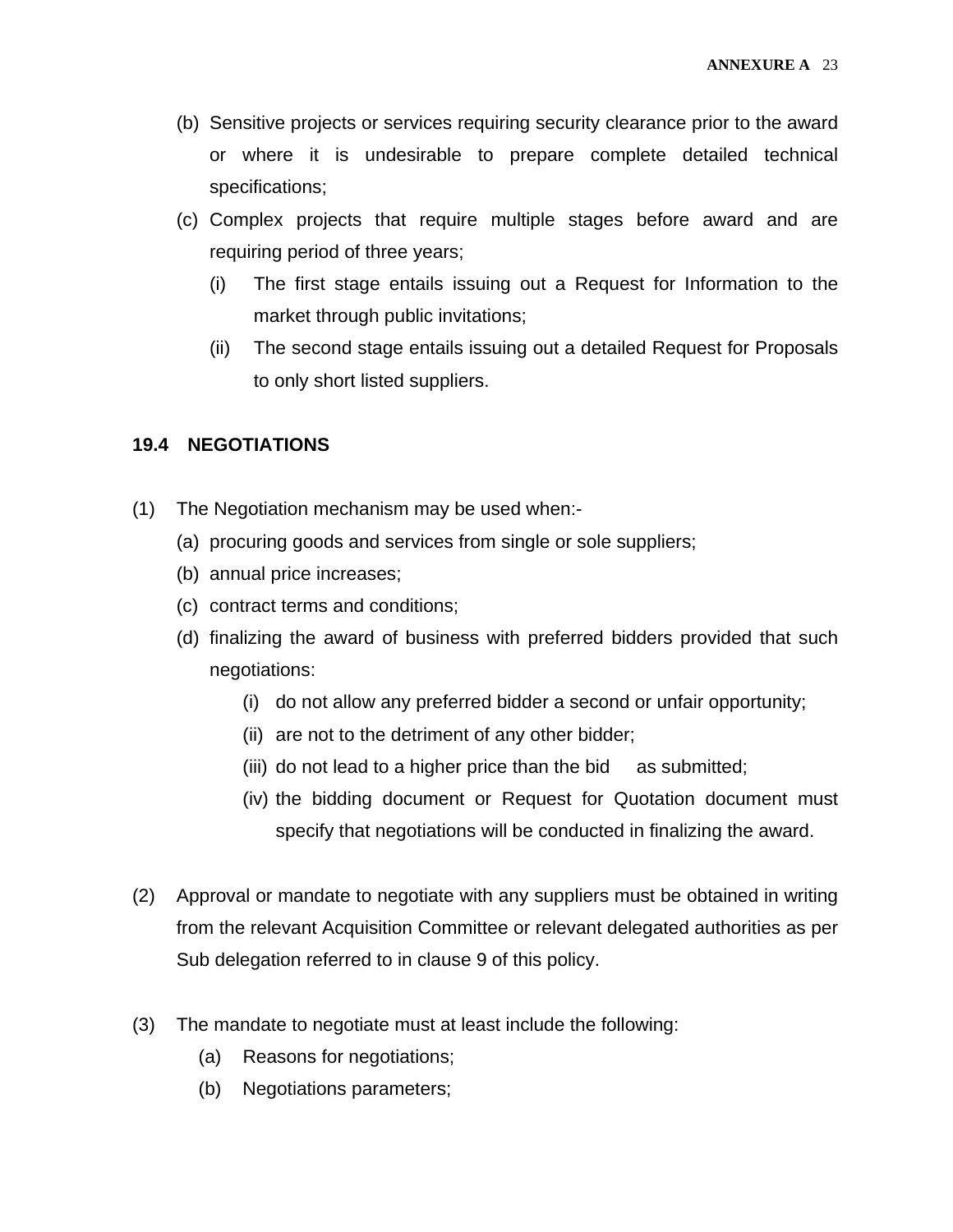- (c) objectives of the negotiations;
- (d) Supplier(s) to be negotiated with.
- (3) The outcome of the negotiations must be approved by the relevant Acquisition Committees and/or delegated authority before award.
- (5) Records of all negotiations must be kept.

#### **19.5 SOLE SUPPLIERS**

- (1) Procuring goods and services from sole supplier occur when:-
	- (a) only one supplier manufactures or renders goods and services due to unique nature of the requirements;
	- (b) goods and services already in the City's value chain/employ are only supplied by an Original Equipment Manufacturer(OEM) or by a licensed agent thereof;
	- (c) there is a requirement for compatibility, continuity and alignment.
- (2) Authorized agents must produce letter from OEM before award.
- (3) For transparency and fairness all requirements categorized to be sourced from sole suppliers should be advertised for 14 calendar days.

#### **19.6 UNSOLICITED BIDS**

- (1) Unsolicited bids are bids that are preemptively submitted by the prospective supplier(s) to City without any requirements been identified and advertised. This situation arises when the supplier(s) identify an opportunity to render services or supply products not ordinarily required by the City.
- (2) The City may consider any unsolicited bids received outside a normal bidding process when:-
	- (a) the product or service is not in the budget and/or in the Integrated Development Plan;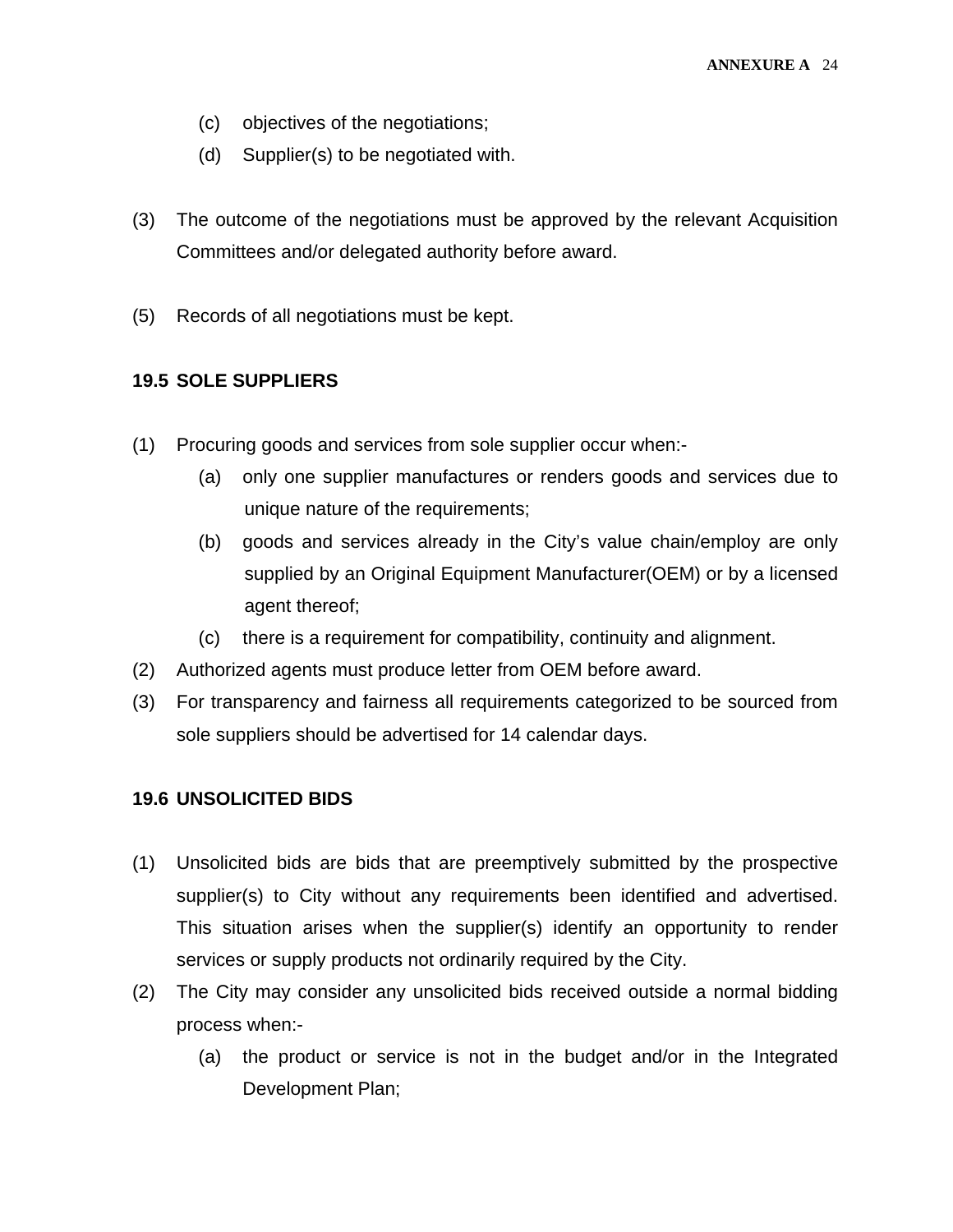- (b) the business opportunity or cost saving opportunity is viable, innovative, demonstratively unique and essential;
- (c) the person or entity who submitted the bid is the sole provider of the product or service.
- (3) To ensure transparency, fairness and to restrict abuse, the City must publicly advertise the requirement to allow other interested parties to submit bids provided:-
	- (a) the Request for Proposals will be generic and must protect the intellectual property and innovation of the unsolicited bidder;
	- (b) Prior to advertising, the unsolicited bidder will be informed of the City's intentions to invite public bids.
- (4) The City reserves the right to award the business to any competitive proposal besides the unsolicited bidder.
- (5) The Executive Acquisition Committee must consider the recommended bid(s) emanating from the Unsolicited bid process and make final award.
- (6) The City reserves the right to reject any bidder who may have generated an unsolicited bid having used privileged information owned by the City.

### **20. GENERAL CONDITIONS APPLICABLE TO THE CONSIDERATION OF WRITTEN QUOTATIONS**

- (1) The City will only consider signed written quotations and bids that comply with the following requirements:
	- (a) binding quotations and bids that have the service provider's:–
		- (i) full name;
		- (ii) identification number or company registration number;
		- (iii) tax reference number and VAT registration number;
		- (iv) a valid original Tax Clearance Certificate;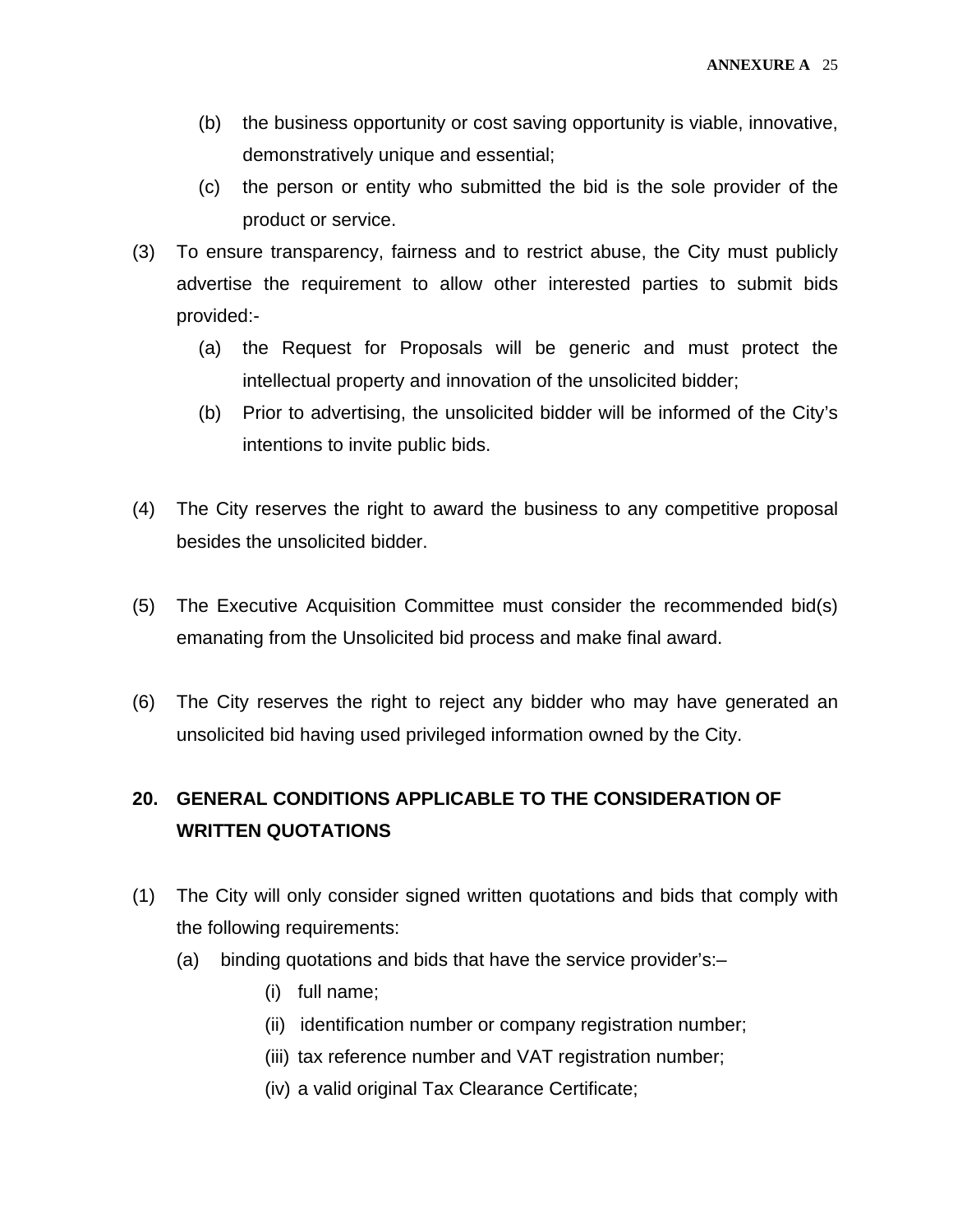- (v) Up to date Rates and Taxes statements from the municipality where the service provider resides.
- (b) have signed the declaration form under oath stating the following:-
	- (i) whether he or she is in the service of the state, or has been in the service of the state in the previous twelve months;
	- (ii) if the provider is not a natural person, whether any of its directors, managers, principal shareholders or stakeholder is in the service of the state, or has been in the service of the state in the previous twelve months; or
	- (iii) whether a spouse, child or parent of the service provider or of a director, manager, shareholder or stakeholder referred to in Annexure A

#### **21. DEVIATIONS FROM PROCUREMENT MECHANISM**

- (1) Deviations from Procurement Mechanism entailed in this Policy are not encouraged and may only be allowed in the following circumstances:-
	- (a) emergency or exceptional cases;
	- (b) if such goods or services are produced or available from a single/sole provider only;
	- (c) for the acquisition of special works of art or historical objects where specifications are difficult to compile;
	- (d) for the acquisition of animals for the zoo and/or nature and game reserves.
- (2) Deviations must be recommended by the Head of Department for consideration by the Executive Acquisition Committee.
	- (a) The City Manager must record the reasons for any deviations from Procurement Mechanism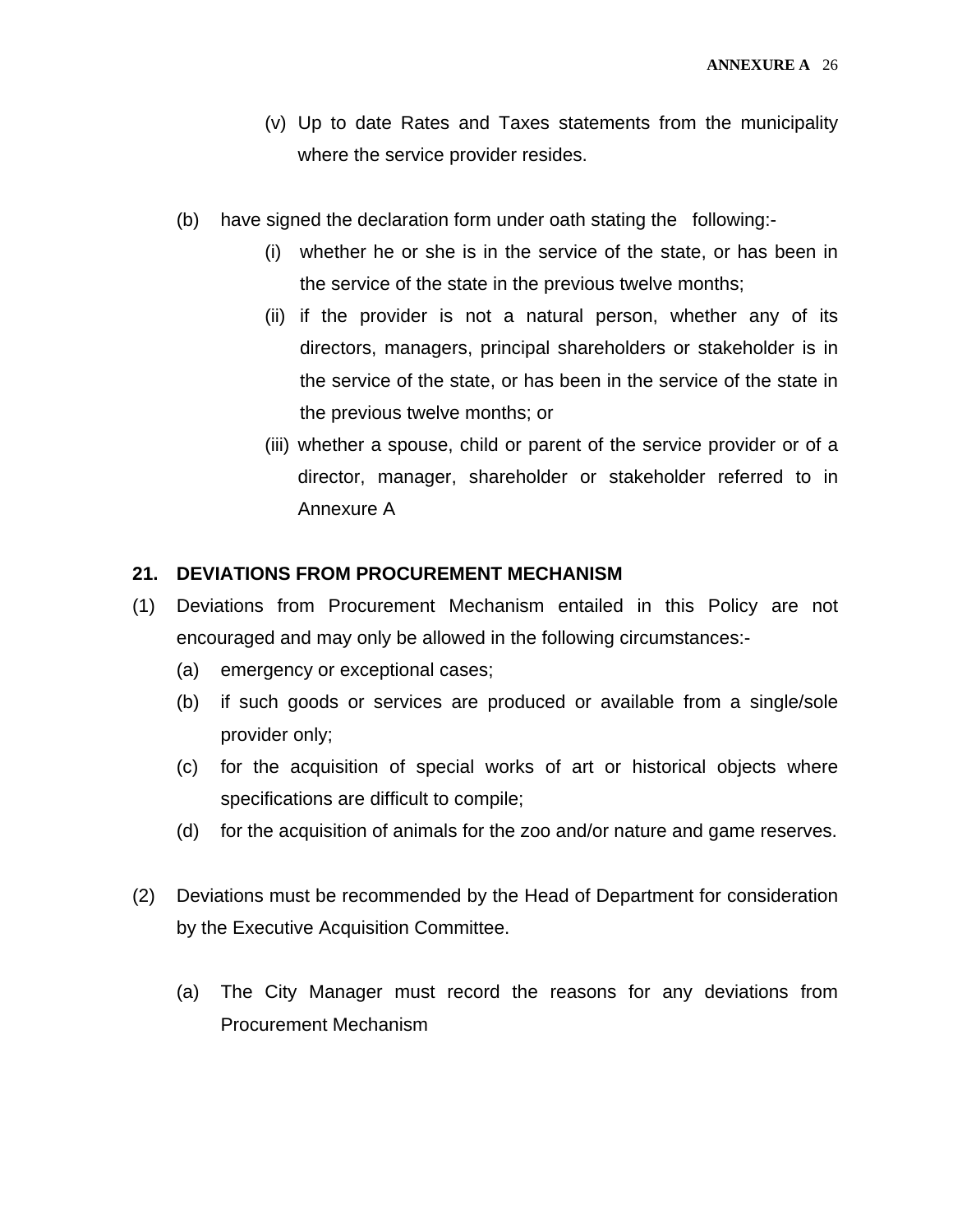### **22. PROCUREMENT OF GOODS AND SERVICES UNDER CONTRACTS SECURED BY OTHER ORGANS OF STATE**

- (1) The City Manager may procure goods and/or services under a contract secured by another organ of state, but only if: –
	- (a) the contract has been secured by that other organ of state by means of a competitive bidding process applicable to that organ of state;
	- (b) there is no reason to believe that such contract was not validly procured;
	- (c) there are demonstrable discounts or benefits to do so; and
	- (d) the other organ of state and the provider has consented to such procurement in writing.
	- (e) goods or services required by the City are similar to those on contract.
- (2) Subparagraphs (1) (c) and (d) above do not apply if
	- (a) a municipal entity procures goods or services through a contract secured by the City; or
	- (b) the City procures goods or services through a contract secured by a municipal entity of which it is the parent municipality.
- (3) The City Manager shall report quarterly to the Mayoral Committee in respect of all and any goods and/or services procured in terms of this paragraph.

#### **23. SUPPLY CHAIN MANAGEMENT COMMITTEE SYSTEMS**

- (1) The City makes use of committee system to ensure that the acquisition process for goods and services is open, fair and transparent.
- (2) The Committee system ensures that objectivity, value for money and cost effectiveness principles are espoused in all phases of the acquisition process.
- (3) The City will make use of the following committees: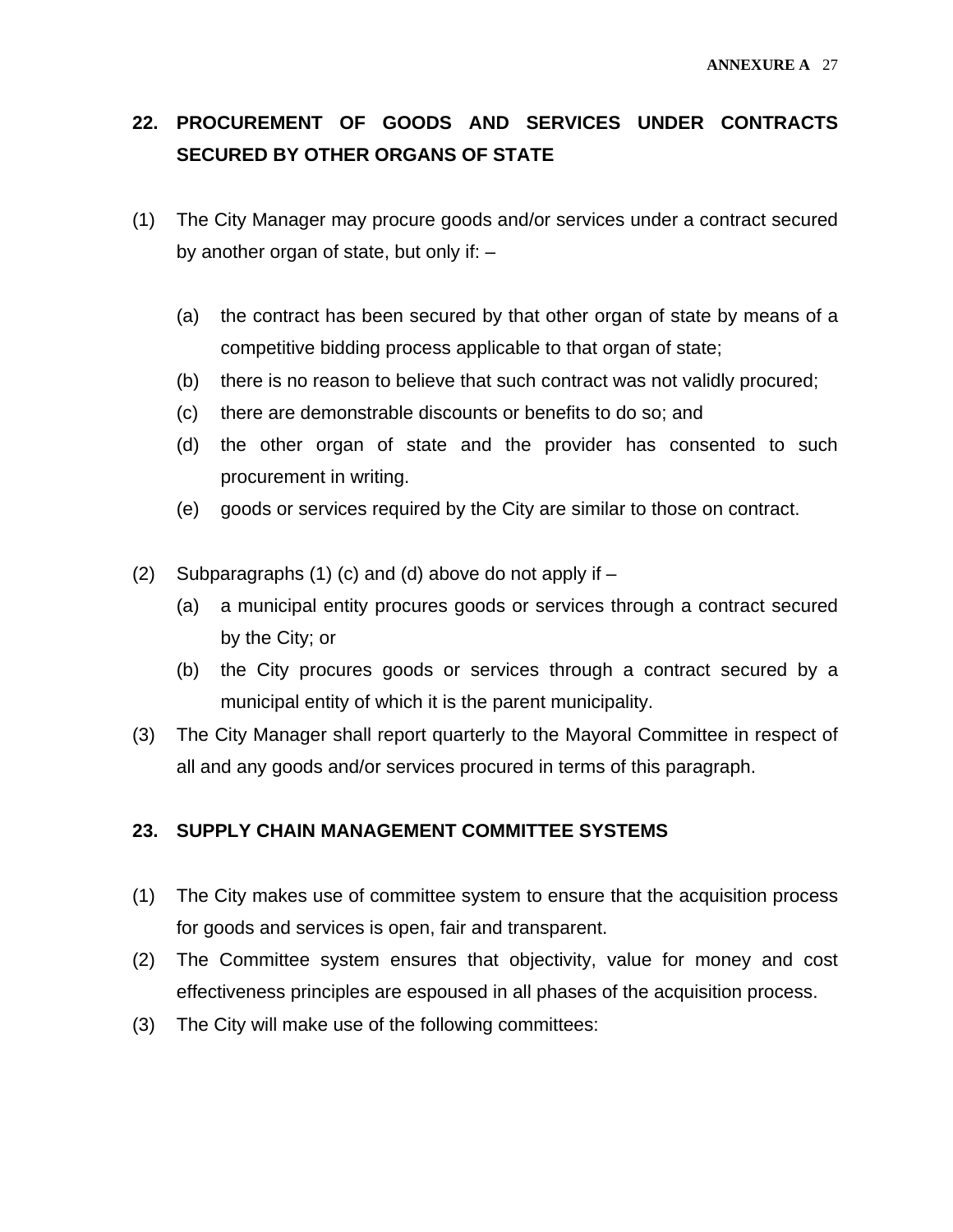| <b>Committee</b>                           | <b>Function</b>              | <b>Composition</b>            |
|--------------------------------------------|------------------------------|-------------------------------|
| <b>Bid specification</b>                   | Compiling specifications for | User department;              |
| Committee                                  | the City's requirements to   | SCM representatives and       |
|                                            | be acquired                  | external specialist advisors  |
| <b>Bid Evaluation</b>                      | Evaluation of Bids,          | User department;              |
| Committee                                  | compilation of reports &     | SCM representatives and       |
|                                            | making recommendations       | external specialist advisors, |
|                                            |                              | Finance and Legal             |
|                                            |                              | representatives               |
| Acquisition Committee Consideration of the |                              | As per Terms of Reference     |
| (Bid adjudication)                         | recommendations and award    |                               |

#### **23.1 BID SPECIFICATION COMMITTEES**

- (1) The bid specification committee compiles the technical specifications for each requirement**.**
- (2) The technical specifications:
	- (a) must be drafted in an unbiased manner to allow all potential suppliers to offer their goods or services;
	- (b) must take account of any accepted standards such as those issued by South Africa Bureau of Standards (SABS), the International Standards Organisation (ISO), or an authority accredited or recognised by the South African National Accreditation System (SANAS);
	- (c) must be functional and not be outcome based or brand inclined;
	- (d) must not create trade barriers in contract requirements in the forms of plans, drawings, designs, testing and test methods, packaging, marking or labeling of conformity certification;
	- (e) shall not make reference to any particular trade mark, name, patent, design, type, specific origin or producer unless there is no other sufficiently precise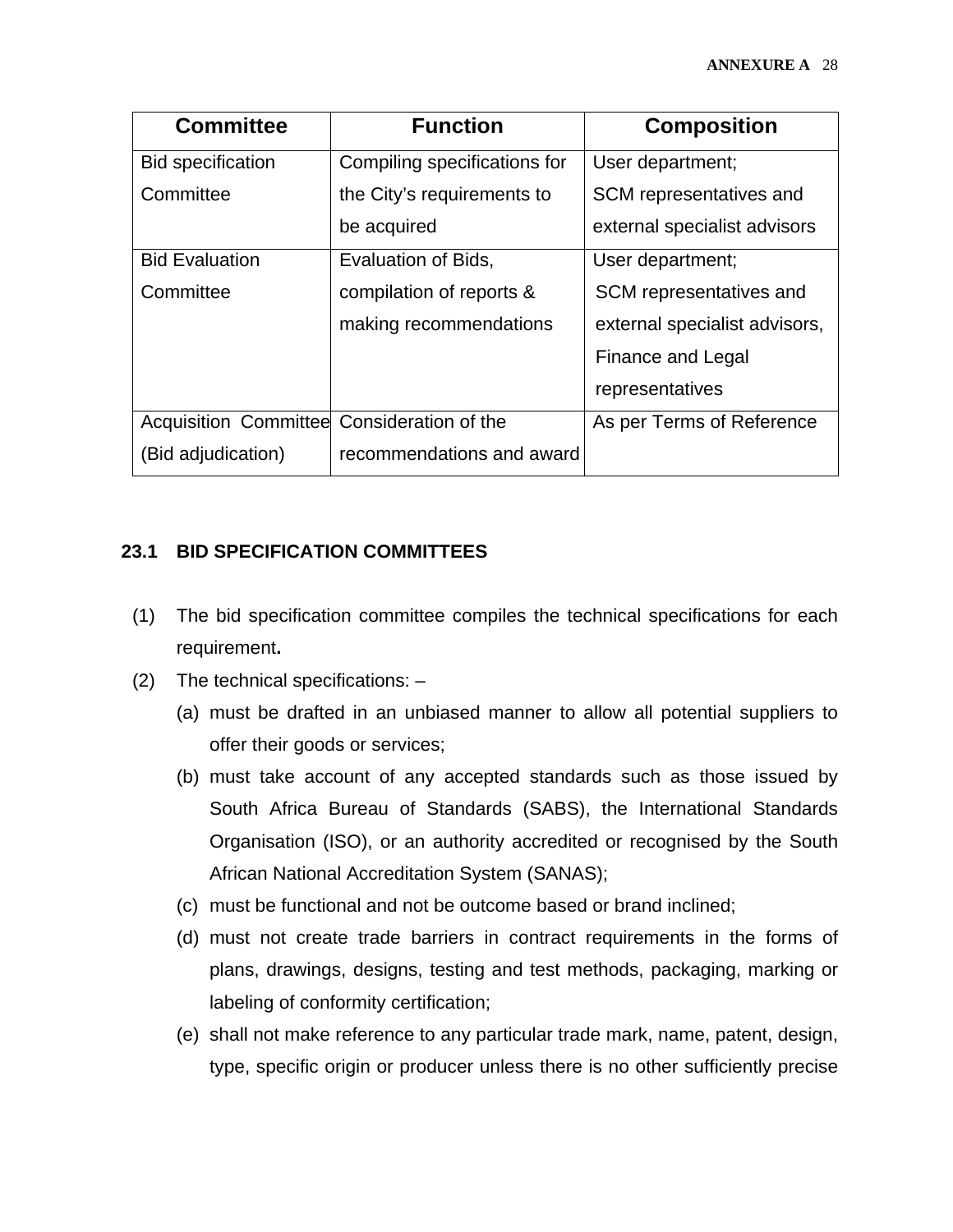or intelligible way of describing the characteristics of the work, in which case such reference must be accompanied by the words "equivalent";

- (f) must indicate each specific goal for which points shall be awarded in terms of the points system set out in the Preferential Procurement Regulations 2001; and
- (g) must be approved by the City Manager or his delegated authority prior to publication of the invitation for bids in terms of clause 9 of this Policy.
- (3) The bid specification committee must be composed of one or more employees of the City, preferably the manager responsible for the function involved, and shall, when appropriate, include external specialist advisors.
- (4) No person, advisor or corporate entity involved with the bid specification committee, or director of such a corporate entity, shall bid for any resulting bids.

#### **23.2 BID EVALUATION COMMITTEES**

- (1) The bid evaluation committee must;–
	- (a) evaluate bids in accordance with the approved specification;
	- (b) evaluate each bidder's capability to execute the contract from a technical, financial and commercial perspective;
	- (c) check in respect of the recommended bidder whether municipal rates and taxes and municipal service charges are not in arrears or that there is a valid arrangement to settle the debts; and
	- (d) submit to the adjudication committee a report and recommendations regarding the award of the bid or any other related matter.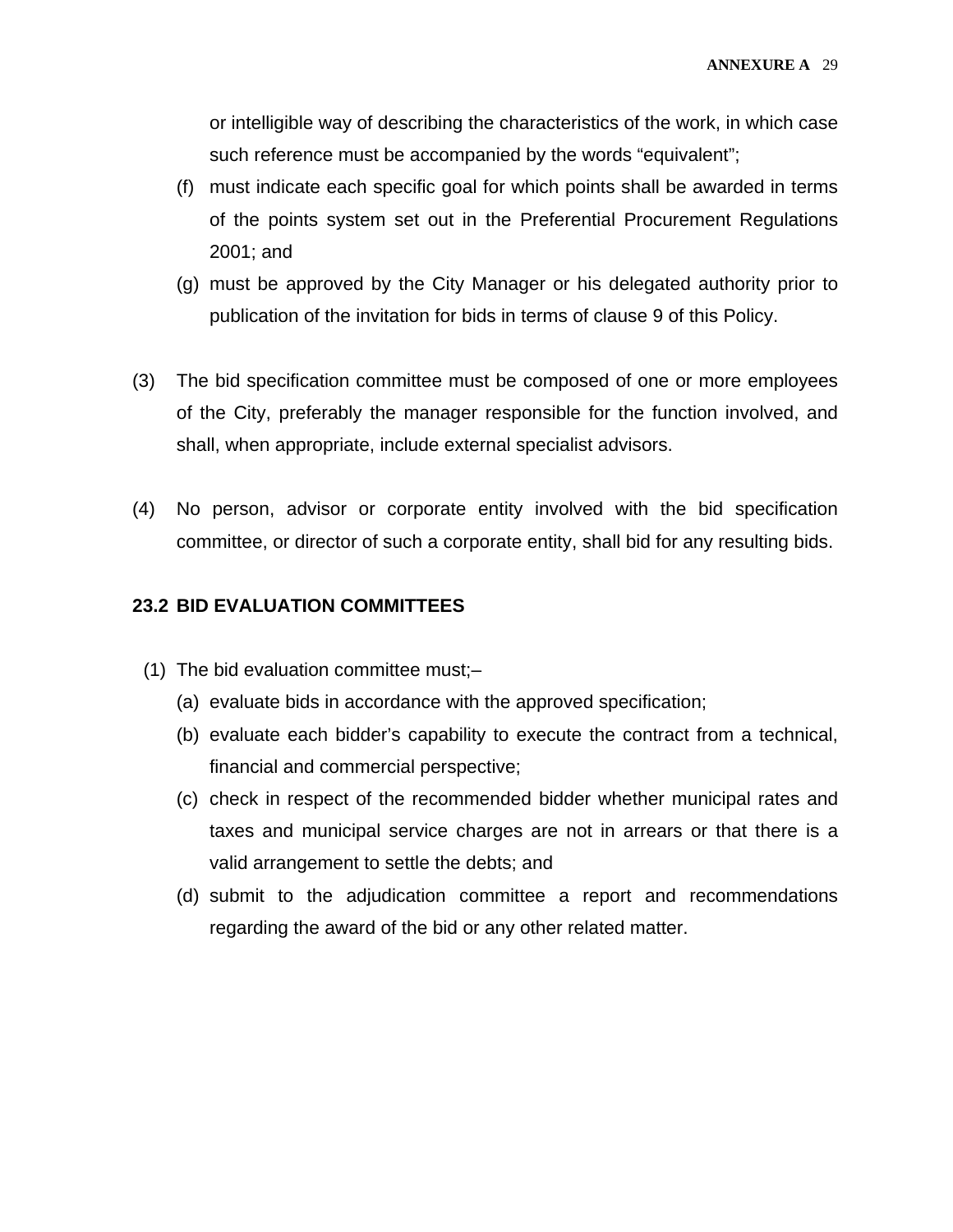#### **23.3 BID ADJUDICATION COMMITTEES**

- (1) The bid adjudication committees must consider the report and recommendations of the bid evaluation committee in terms of their mandates as per the Resolution of the Council dated July 2004.
- (2) The City Manager shall, in accordance with Section 114 of the Act, notify the Auditor-General, the Provincial Treasury and National Treasury within 10 working days where a bid, other than the one recommended in the normal course of implementing this Policy, has been approved.

#### **24. SUPPLIER MANAGEMENT AND DEVELOPMENT**

- (1) The City ascribes to sound principles and practices of supplier management and development to ensure the following:
	- (a) equal opportunities for all suppliers;
	- (b) development and management of SMME and BBBEE; and
	- (c) mutually beneficial relationships based on fairness, transparency, trust and good ethical conduct.
- (2) To ensure that the above mentioned objectives are met the City will:-
	- (a) keep a list of accredited prospective service providers of goods and services;
	- (b) at least once a year through public invitation including the City's website **[http://www.joburg.org.za/,](http://www.joburg.org.za/)** invite prospective service providers of goods or services to apply for accreditation and registration;
	- (c) specify the listing criteria for accredited prospective service providers; and
	- (d) the list will be updated at least quarterly to make provision for new registrations
- (3) The City will not register and/or do business with service providers whose names appear on the National Treasury's database as a person or entity prohibited from doing business with the public sector.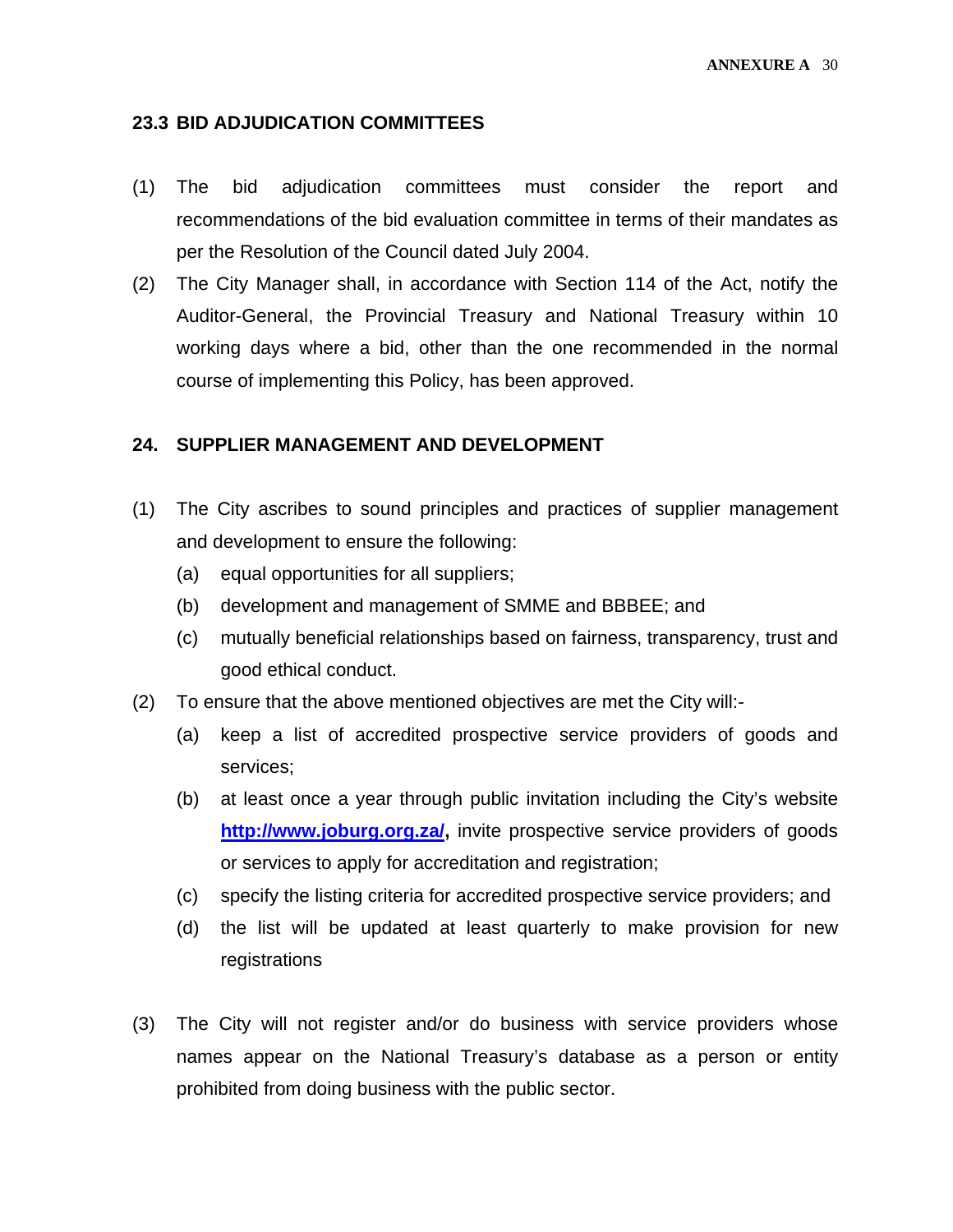(4) The City will develop, implement and maintain Supplier Management and Development Policy

#### **25. PENALTIES FOR ABUSE OF SUPPLY CHAIN MANAGEMENT**

- (1) Abuse of Supply Chain Management is not acceptable and the City will take harsh steps against any person found to have violated and/or abused this policy.
- (2) Employees found guilty of conniving with suppliers or contravening this Policy will be disciplined.
- (3) Service providers and their directors who have been found guilty of abusing this Policy will be barred/suspended from doing business with the City and National Treasury will be informed accordingly.
- (4) The City reserves the right to criminally prosecute any person found to have violated or abused this Policy. To this extent the South African Law Enforcement agencies will be informed and the case will be handed over to them.
- (5) The City reserves the right to cancel or not to award business to service providers found to have:
	- (a) unfairly influenced the process of award and have been found guilty of improper conduct;
	- (b) has been convicted for fraud or corruption during the past 5 years;
	- (c) has wilfully neglected, reneged on or failed to comply with any government, municipal or other public sector contract during the past five years; or
	- (d) has been listed in the Register for Tender Defaulters In terms of section 29 of the Prevention and Combating of Corrupt Activities Act No 12 of 2004.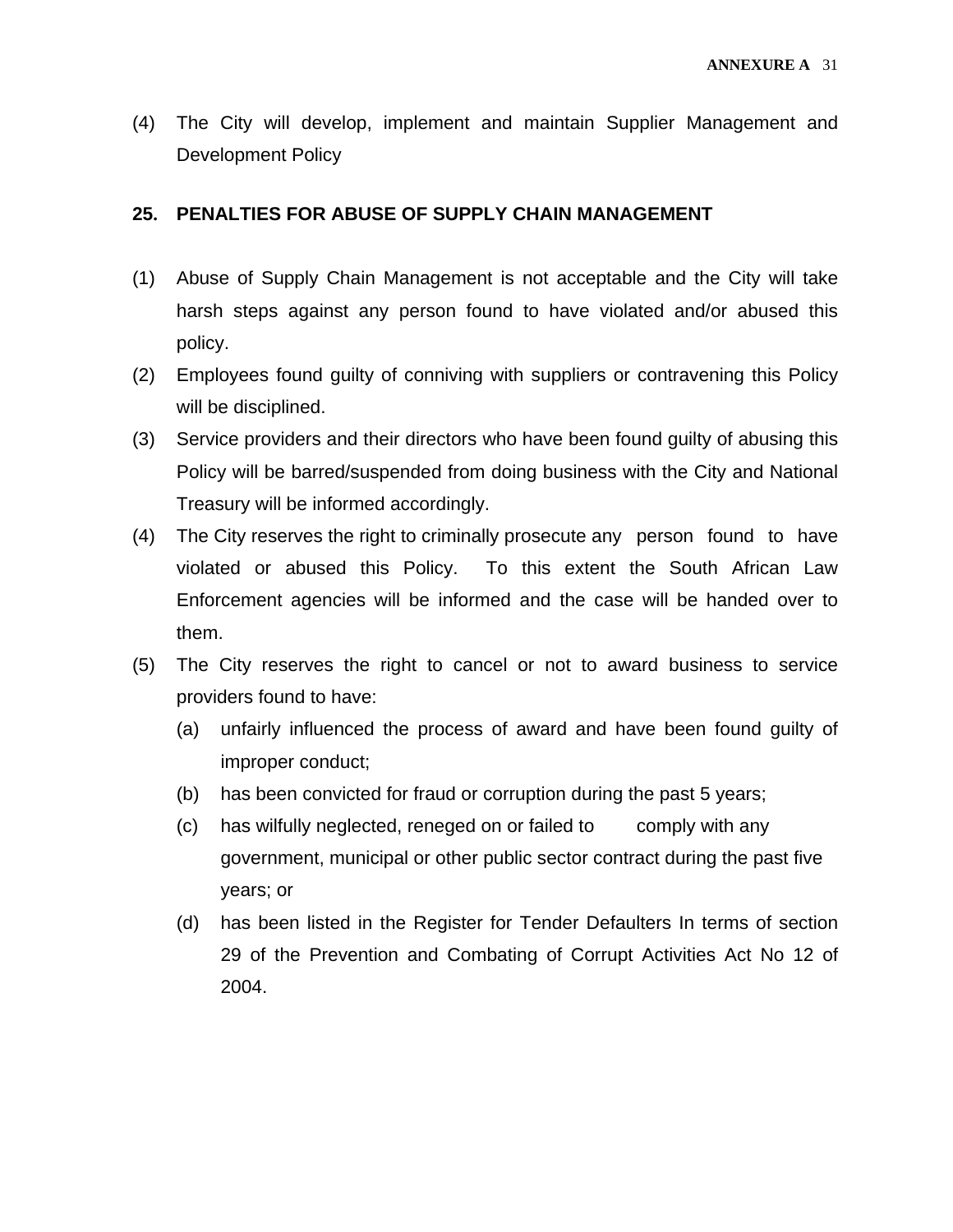(6) All employees are expected to assist the City in fighting corruption and to this extent are encouraged to report all suspicious acts in terms of the City's Anticorruption Policy.

### **PART 3:**

# **INVENTORY MANAGEMENT AND ASSET DISPOSAL (LOGISTICS MANAGEMENT)**

#### **26. INVENTORY MANAGEMENT**

- (1) The City is committed to the following principles of inventory management:
	- (a) consolidation of stock items to avoid duplication and redundancy;
	- (b) running the stores in an efficient and cost effective manner;
	- (c) maintaining an effective item identification system;
	- (d) avoid fruitless and wasteful expenditure by disposing redundant material on time; and
	- (e) designing and implementing internal control systems that seeks to ensure that the City minimises theft and avoidable losses.
- (2) To ensure achievements of the goals above the City will ensure that:-
	- (a) Items are coded to ensure that each item has a unique number for the purposes of monitoring spending patterns on types or classes of goods and assets;
	- (b) Stock items are kept in clearly marked bins located in the store /warehouses to enable ease of identification at all times;
	- (c) To prolong the life of goods/stock kept in the stores / warehouse, the stores / warehouse must be kept in a clean, safe, tidy and systematic condition that complies with the health and safety standards;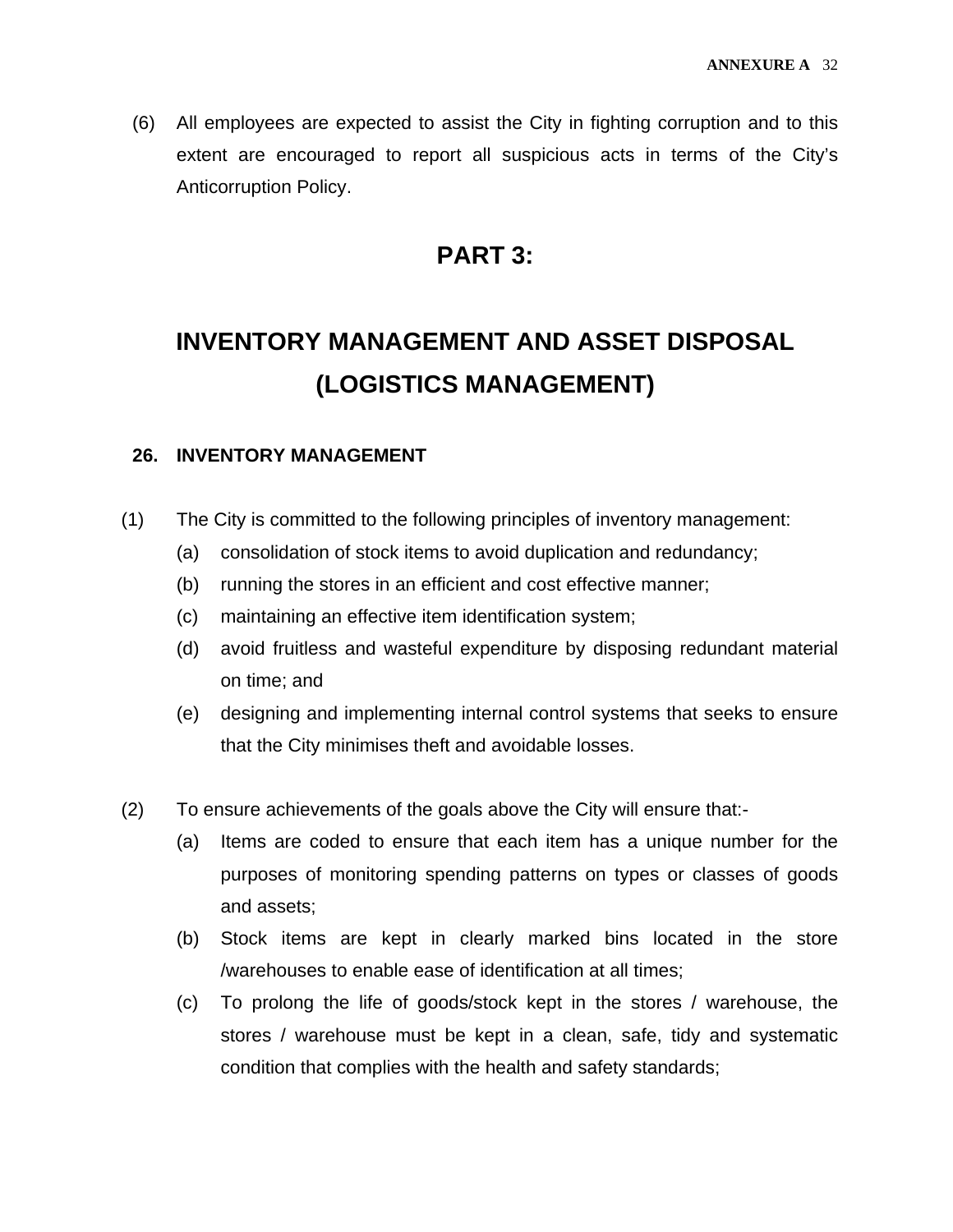- (d) Inventory levels will be set that includes minimum and maximum levels and lead times wherever goods are placed in stock. Thus, the minimum and maximum re-order levels and safety stock will also be determined for each stock category by the Inventory Manager and the User Departments and Regions are responsible for providing demand forecasts to enable the Stores Manager to determine these minimum and maximum levels;
- (e) Appropriate measures will be taken to minimise the risk, associated with the keeping of stock/goods, to the City, as well as management of stockouts;
- (f) Ordering and receiving of stock must be done according to the Procedure manual.
- (3) The City will ensure appropriate standards of internal controls and stores/ warehouse management are in place to ensure goods placed in stores are secured and only used for the purpose they were purchased;
- (4) The City will ensure that all assets including official vehicles are properly managed, appropriately maintained and only used for official purposes.

#### **27. ASSET DISPOSAL MANAGEMENT**

- (1) The process of asset disposal should be transparent, equitable and fair;
- (2) All asset disposal transactions should be through a public tender or public auction;
- (3) The appointment of auctioneers should be through competitive bidding;
- (4) Prior to the disposal of assets, reasonable efforts must be made to ensure that no other organ of state may have use of the items;
- (5) Appropriate channels must be followed for disposing assets through donation mechanism.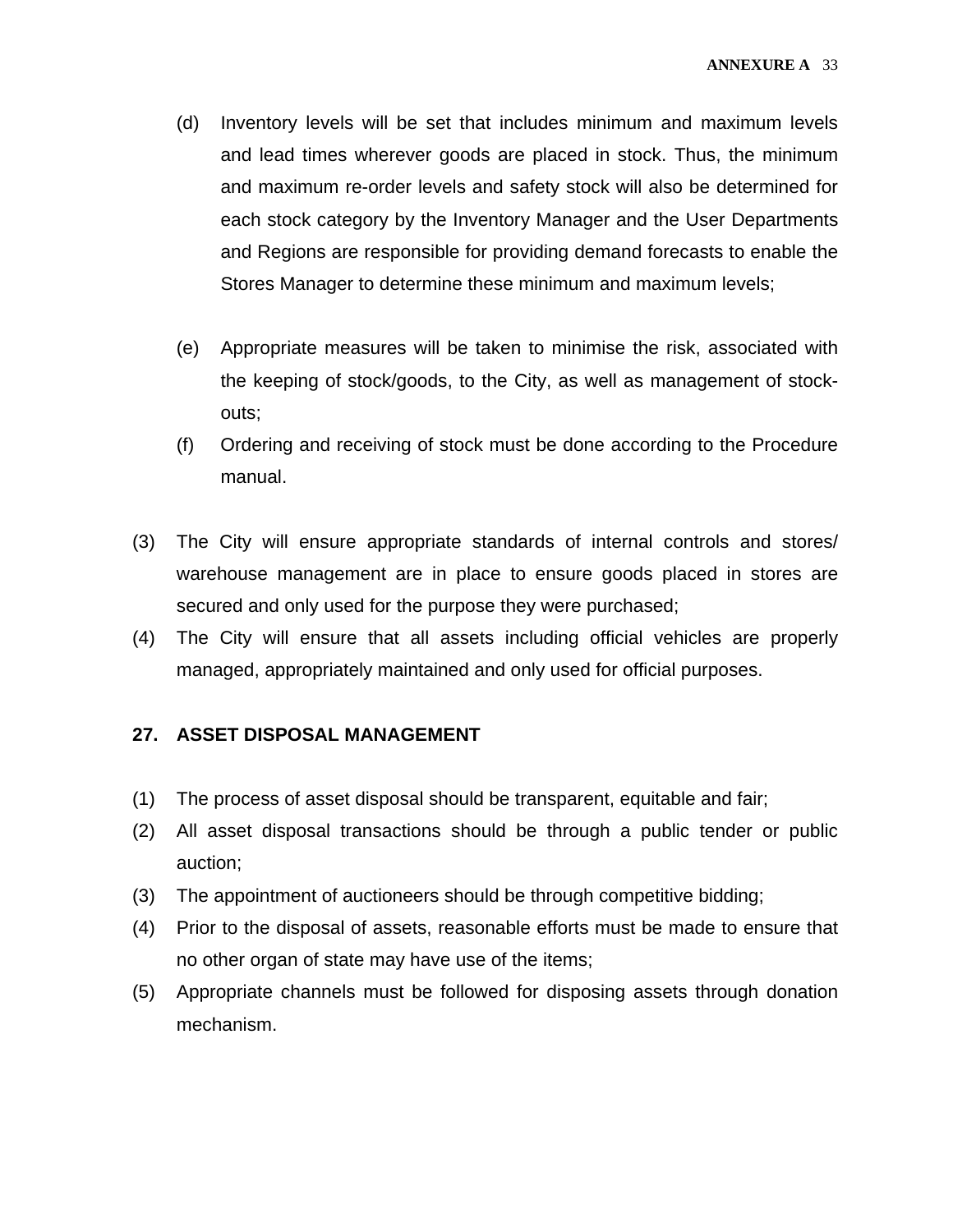#### **28. RISK MANAGEMENT**

- (1) The City will effectively manage risk through a system of identification, consideration and avoidance of potential risks in the Supply Chain Management system.
- (2) The criteria for the identification, consideration and avoidance of potential risks in the Supply Chain Management system, are as follows:
	- (a) the identification of risks on a case-by-case basis;
	- (b) the allocation of risks to the party best suited to manage such risks;
	- (c) acceptance of the cost of the risk where the cost of transferring the risk is greater than that of retaining it;
	- (d) the management of risks in a pro-active manner and the provision of adequate cover for residual risks; and
	- (e) the assignment of relative risks to the contracting parties through clear and unambiguous contract documentation.
- (3) Due care must be taken in the bid administration and management process to minimise the risk of litigation by unsatisfied service provider/s. The Supply Chain Management Unit must ensure that where third party software or license agreement/s is used, a service provider owns/has the right of use of any intellectual property. Any damages for non-compliance will be for the suppliers account.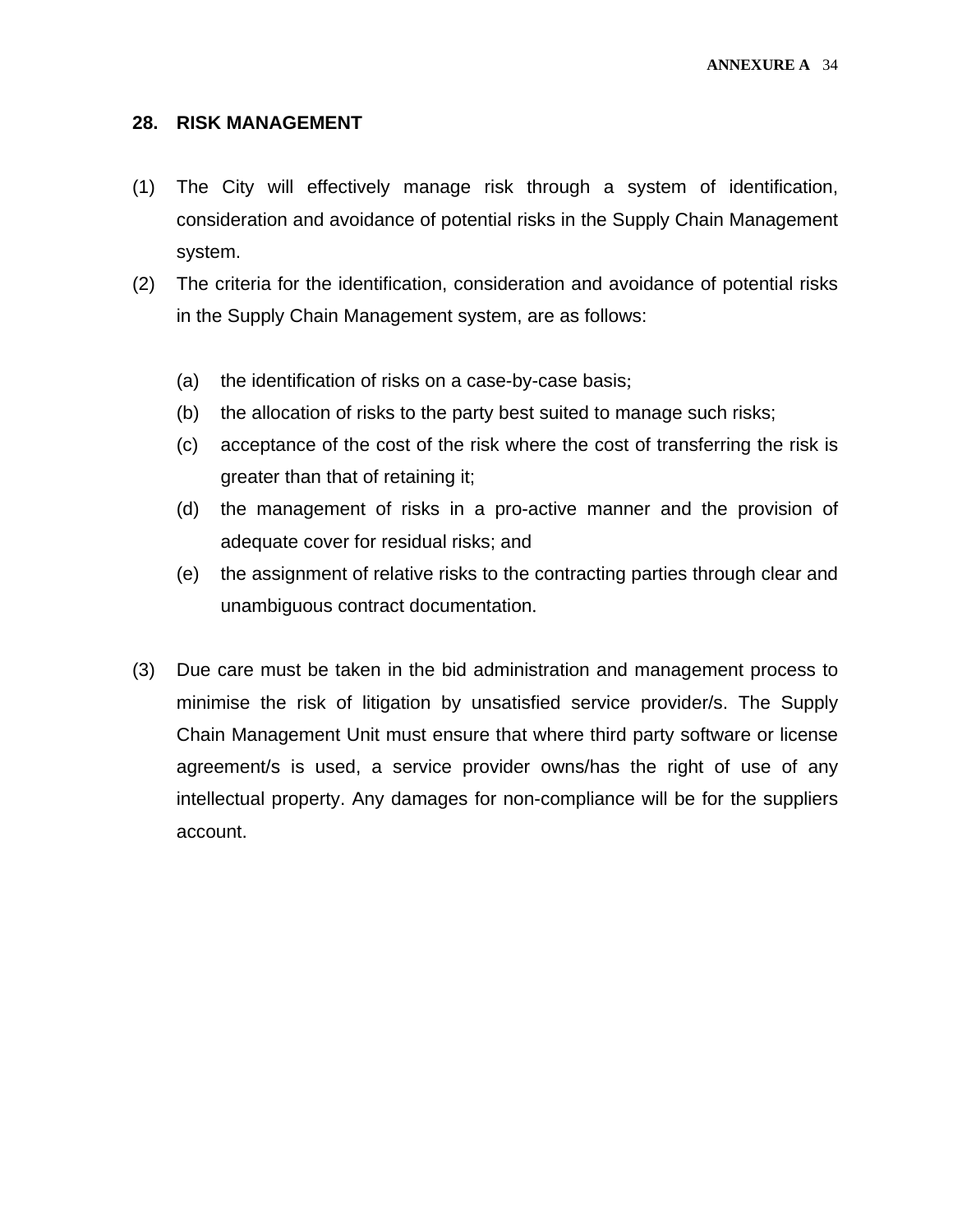#### **CHAPTER 4:**

#### **GENERAL MATTERS**

### **29. PROHIBITION ON AWARDS TO PERSONS WHOSE TAX MATTERS ARE NOT IN ORDER**

(1) Service providers whose tax matters are not known or have not been declared to be in order by the South African Revenue Services are not eligible to be awarded business by the City. Tax clearance is a mandatory requirement for all procurement mechanisms listed in this policy with the exception of Petty Cash. It is the service provider's responsibility to provide the City with a valid and original Tax Clearance Certificate and failure to do so is automatic disqualification. It is an offence to deregister for Vat purposes after obtaining business from the City. Should the City establish that a supplier has deregistered post contract award and is claiming VAT, the City will summarily cancel the contract and prohibit the offender from doing business with City in the future.

### **30. PROHIBITION ON AWARDS TO PERSONS IN THE SERVICE OF THE STATE**

- (1) The City will not, subject to such amendments to the Act and exemptions as the Minister may promulgate from time to time, award contracts to service providers who are owned directly or indirectly by the following categories of persons-
	- (a) defined as an employee or public servant in the service of the state working for Local, Provincial and National government; or
	- (b) defined as an employee in the service of a government owned entity including the municipal entities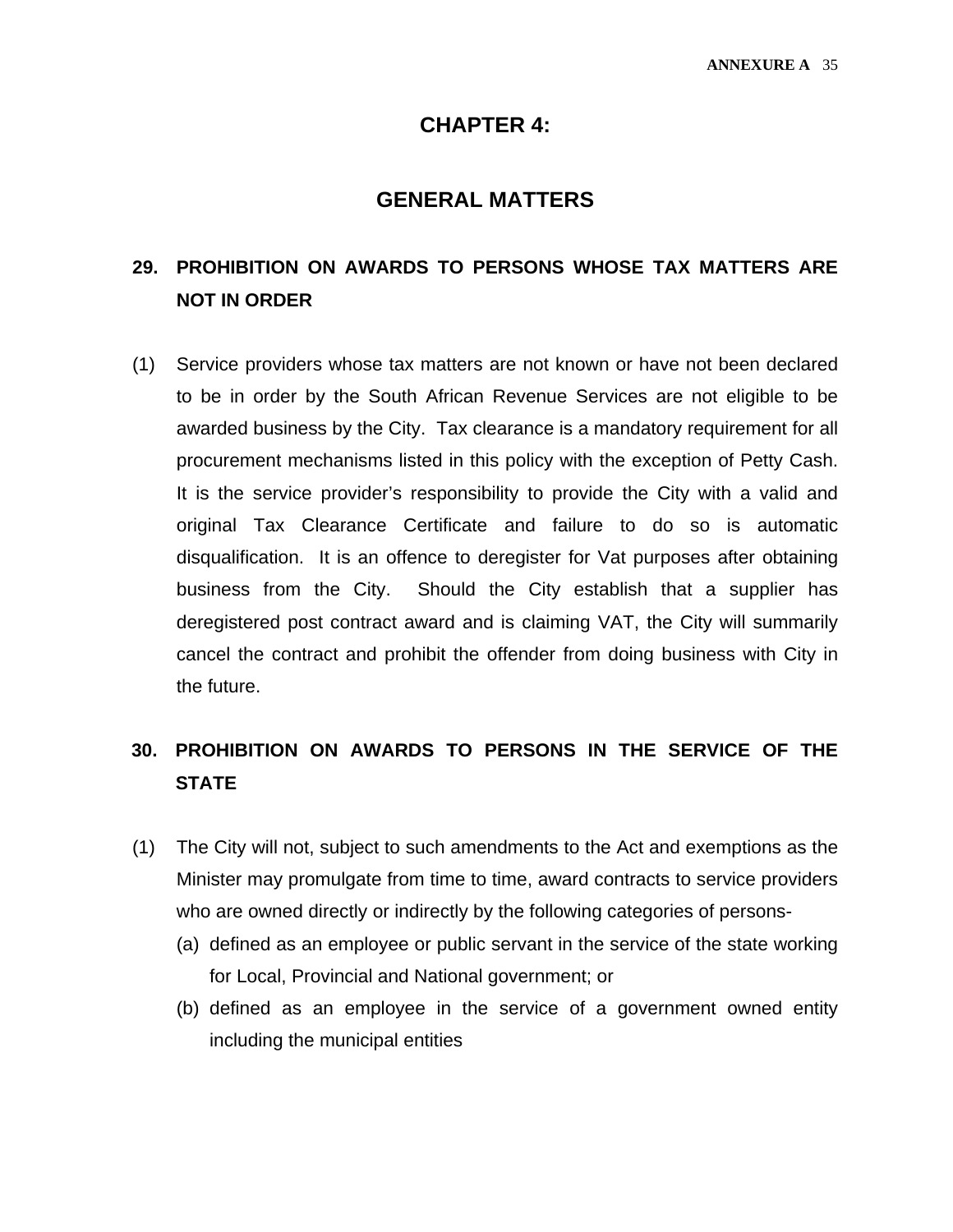- (c) if the employee mentioned above is actively or inactively a director, manager, principal shareholder or stakeholder of the service provider concerned;
- (d) is a member of the board of directors of a municipal entity within its area of jurisdiction;
- (e) who is an advisor or consultant contracted to the City for the purposes of assisting the City with defining of requirements, drafting of specifications or evaluation of the bids.
- (2) The City will not award business to service providers owned directly or indirectly by politicians serving as councilors for any municipality unless the councilor has obtained prior written consent from the municipal council as per the Code of Conduct, Schedule 5, contained in the Local Government Municipal Structures Act (Act No 117of 1998).
- (3) The City will not award business to service providers owned directly or indirectly by politicians serving in National Assembly, Provincial Legislatures and National Council of Provinces unless prior written consent has been obtained from the National Assembly, Provincial Legislature and National Council of Provinces.
- (4) Failure by the above mentioned persons to comply with the above shall lead to cancellation of the contract.

### **31. AWARDS TO CLOSE FAMILY MEMBERS OF PERSONS IN THE SERVICE OF THE STATE**

(1) The City does not encourage awarding of contracts by employees in decisionmaking positions to close family members or friends. To this extent, the City requires of all employees to make full disclosure of businesses owned by close family and / or friends and it is further expected that such individuals must not directly or indirectly be involved in the awarding of such business.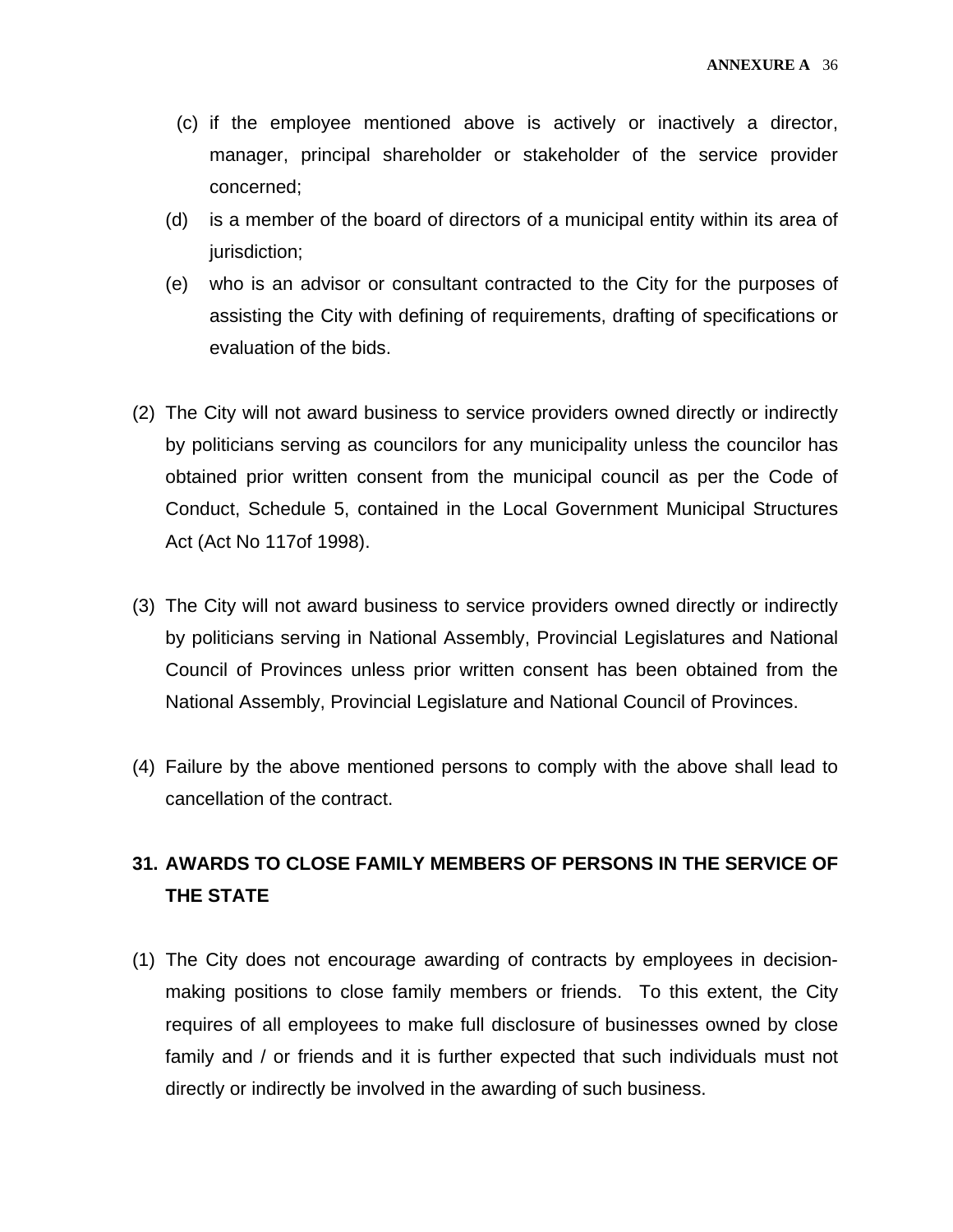- (2) The notes to the annual financial statements must disclose particulars of any award of more than R2 000 to a person who is a spouse, child or parent of a person in the service of the state, or has been in the service of the state in the previous twelve months, which particulars shall include:–
	- (a) the name of that person;
	- (b) the capacity in which that person is in the service of the state; and
	- (c) the amount of the award.

#### **32. HANDLING PROPRIETARY INFORMATION**

- (1) All information designed and prepared for the City is deemed as proprietary. No such information may be distributed, modified or customized for third parties without written permission.
- (2) All supplier information shall be treated confidential.
- (3) In appropriate instance, the City may require security clearance and confidentiality agreements to be entered into with suppliers.

#### **33. SPONSORSHIPS**

(1) The City may approve sponsorship promised, offered or granted by prospective service provider/s that has been awarded a contract by the City. Approval of such sponsorships may only be done through the Executive Acquisition Committee. Sponsorship must not be used by service providers to influence award of business under consideration. The City will not consider any sponsorship offering from service providers whilst there is business under consideration where the service provider is one of the bidders. By the same token acceptance by the City of a service provider's sponsorship is no guarantee of future business.

#### **34. APPEAL PROCESS & RESOLUTIONS OF DISPUTES**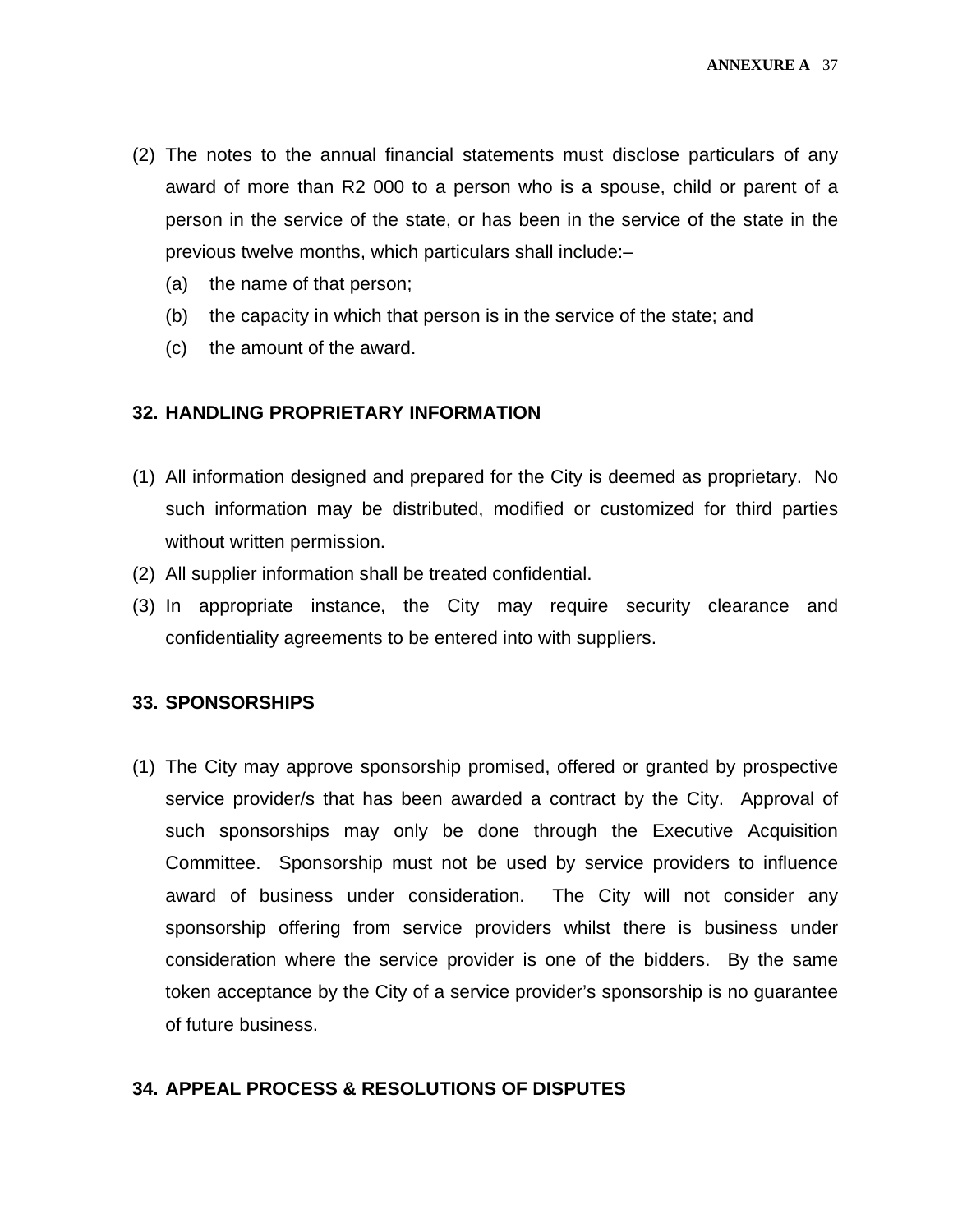- (1) Persons or service providers aggrieved by decisions or actions taken in the implementation of Supply Chain Management system or in the awarding of business, may, within 14 days of the decision lodge a written complaint to the City Manager detailing the following:-
	- (a) The tender/bid or the quotation reference number;
	- (b) The part of the City Policy, Regulations or Act that has been violated;
	- (c) The details of the violation;
	- (d) The department or region or utilities involved;
	- (e) Relief sought.
- (2) The City Manager may appoint an independent or impartial person, from outside or within the City, to investigate and propose the dispute resolution. The person so appointed must be someone who was not involved in the transaction in question.
- (3) The City may appoint an ombudsman on an 'as and when' required basis to investigate complaints submitted. The duties and functions of such a person will be contained in the Terms of Appointment.
- (4) Disputes relating to running contracts or completed contracts will be resolved strictly according to the disputes resolution mechanism provided for in the contract document.
- (5) The aggrieved party has the right to submit disputes not resolved by the City within 60 days to the Provincial or National Treasury.
- (6) Provisions of this paragraph do not prohibit or infringe on the rights of any party to approach the Court of Law regarding the dispute in question.

### **35. CONTRACTS PROVIDING FOR COMPENSATION BASED ON TURNOVER (PROCEDURE)**

(1) Should the compensation payable to any service provider be determined as an agreed percentage of turnover for the service rendered or the amount collected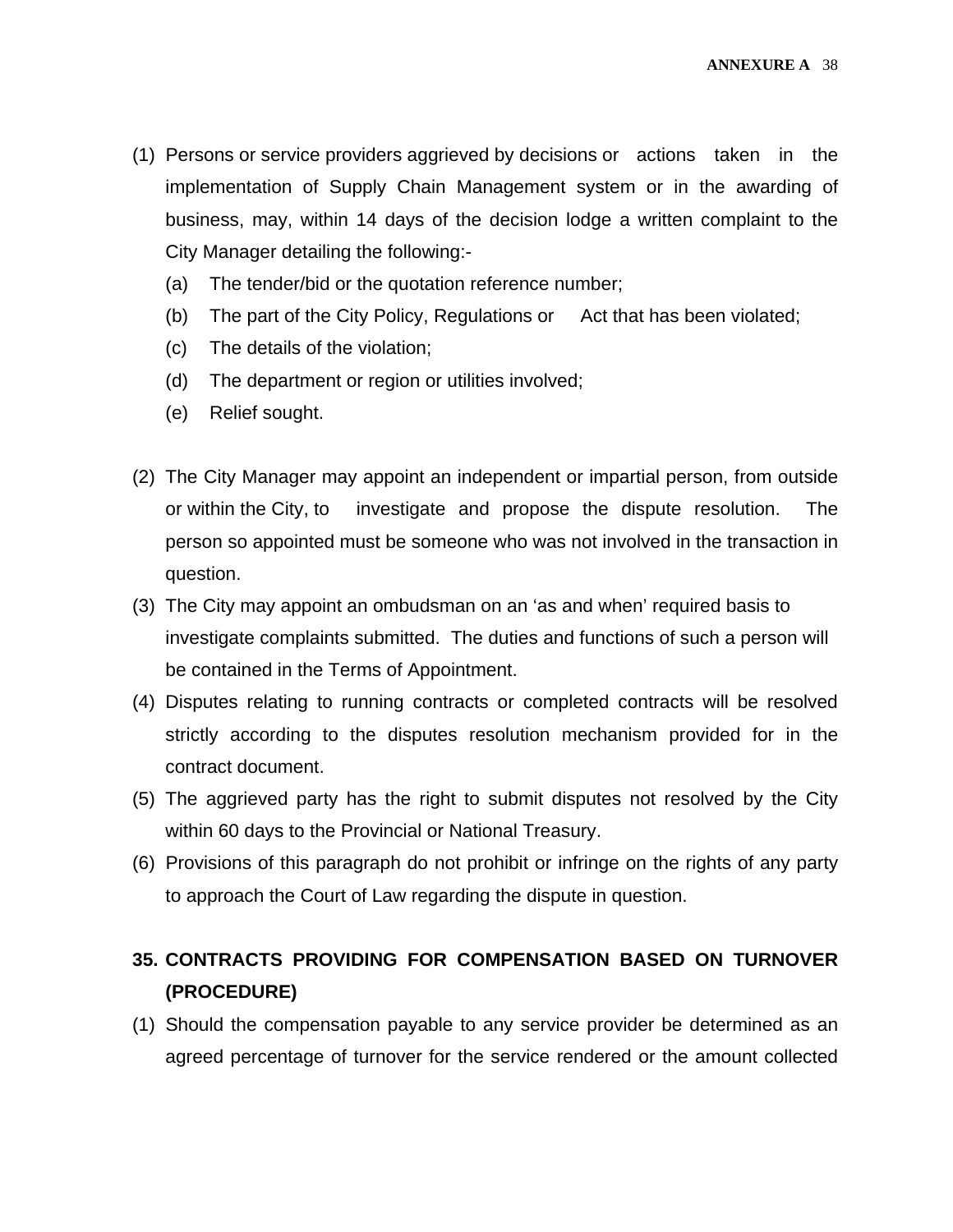on behalf of the City, the contract between the service provider and the City must:–

- (a) contain a cap on the compensation payable to such service provider; and
- (b) stipulate that such compensation shall be performance based.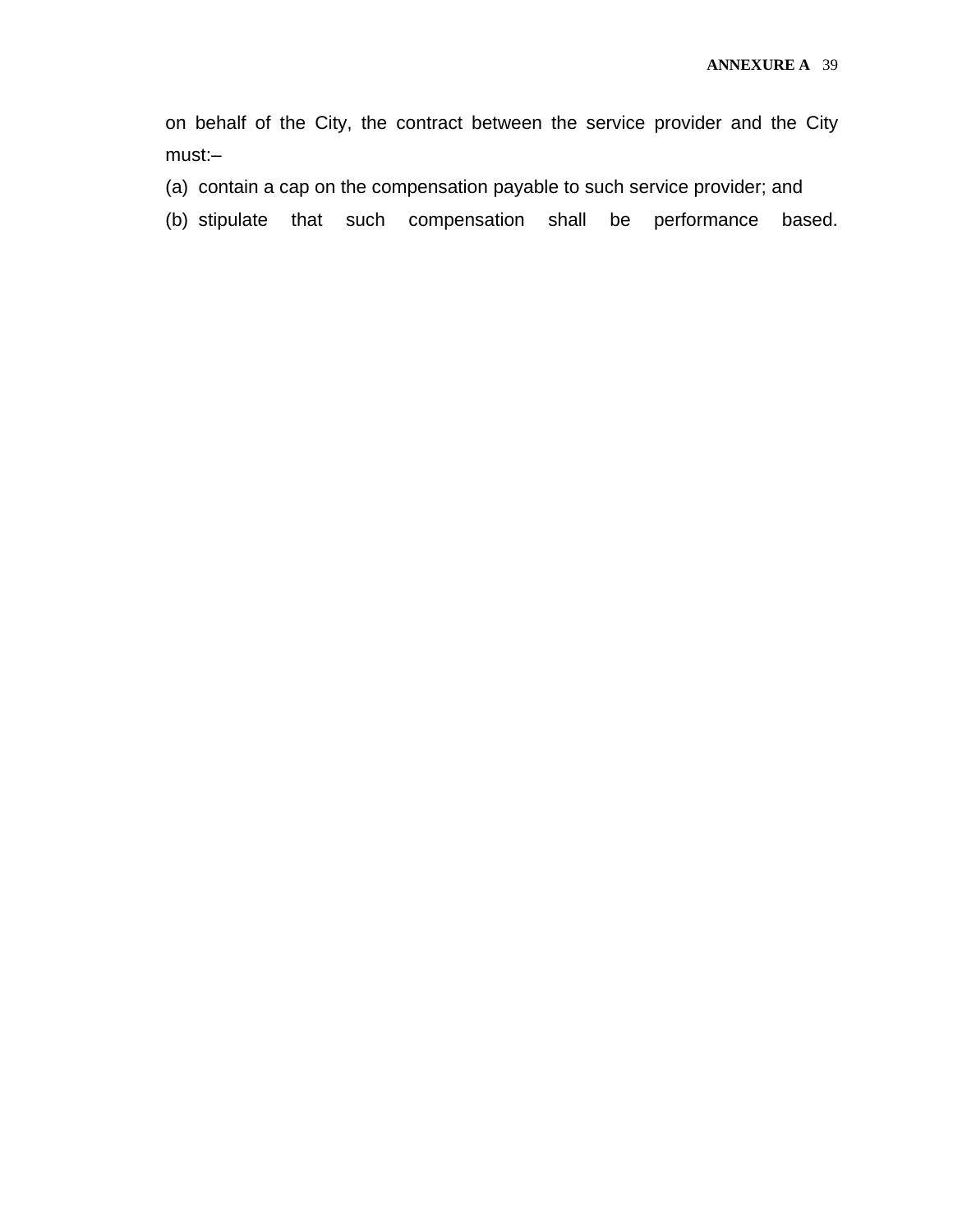#### **ANNEXURE A**

# **CODE OF ETHICAL CONDUCT FOR SUPPLY CHAIN MANAGEMENT PRACTITIONERS AND OTHER ROLE PLAYERS**

#### **1. Purpose**

- 1.1 The purpose of this Code of Conduct is to ensure that all business transactions take place in an environment of honesty, integrity, fair competition and respect for South African Laws. This Code outlines the City's expectations from all its employees and service providers who participate, directly or indirectly, in the Supply Chain Management activities. The main aim is to promote:-
	- (a) mutual trust and respect; and
	- (b) an environment where business can be conducted with integrity and in a fair and reasonable manner.
- 1.2 Failure to adhere to this Code is inexcusable and punishable by the City.

#### **2. General Principles**

- 2.1 The City commits itself to a policy of fair dealing and integrity in the conducting of its business. Employees and other role players involved in Supply Chain Management (SCM) are in a position of trust, implying a duty to act in the public interest. Employees and other role players should not perform their duties to unlawfully gain any form of compensation, payment or gratuities from any person, or provider/contractor for themselves, their family or their friends.
- 2.2 Employees and other role players involved in SCM should ensure that they perform their duties efficiently, effectively and with integrity, in accordance with the relevant legislation, policies and guidelines. They should ensure that public resources are administered responsibly.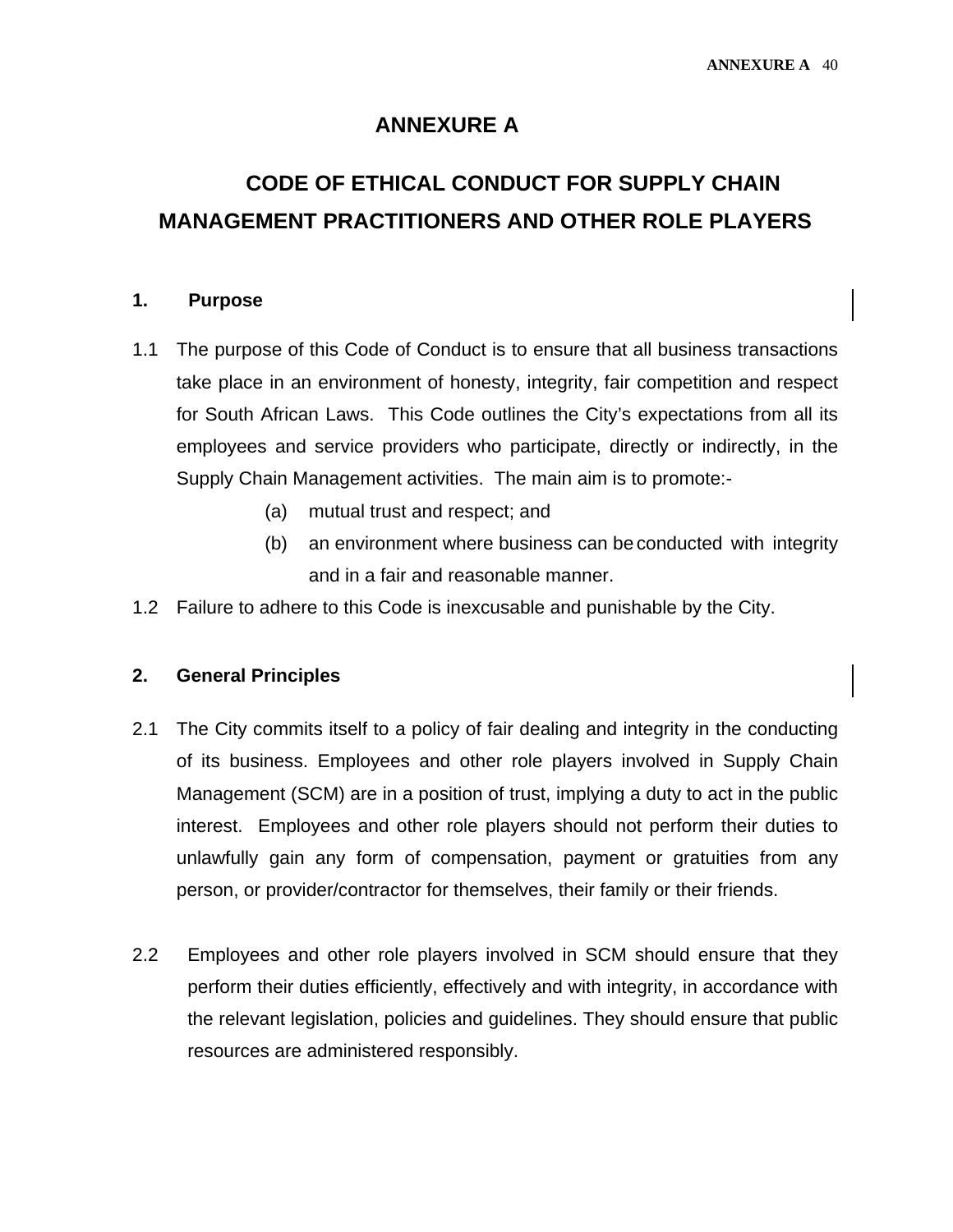2.3 Employees and other role players involved in SCM should be fair and impartial in the performance of their functions. They should at no time afford any undue preferential treatment to any group or individual or unfairly discriminate against any group or individual. They should not abuse the power and authority vested in them.

#### **3. Employee Ethical Conduct**

- 3.1 An employee or other role player involved with Supply Chain Management:-
	- (i) must treat all providers and potential providers equitably;
	- (ii) may not use his or her position for private gain or to improperly benefit another person;
	- (iii) must not infer with Supply Chain Management processes and system in order to influence the outcome of an award by tempering with any price quotations and bids;
	- (iv) must keep all information, including service providers information, as confidential. Only the duly authorized official will communicate the outcome of the bidding process;
	- (v) must not be soliciting price quotations / bids from bidders / contractors whose names appear on the Register for Tender Defaulters;
	- (vi) must not exploit errors in price quotations / bids;
	- (vii) may not accept any reward, gift, favour, hospitality or other benefit directly or indirectly, including to any close family member, partner or associate of that person, of a value more than R350;
	- (viii) must declare to the City Manager details of any reward, gift, favour, hospitality or other benefit promised, offered or granted to that person or to any close family member, partner or associate of that person and record them on the declaration register to be kept by each manager and signed off on quarterly basis by the respective delegated employee;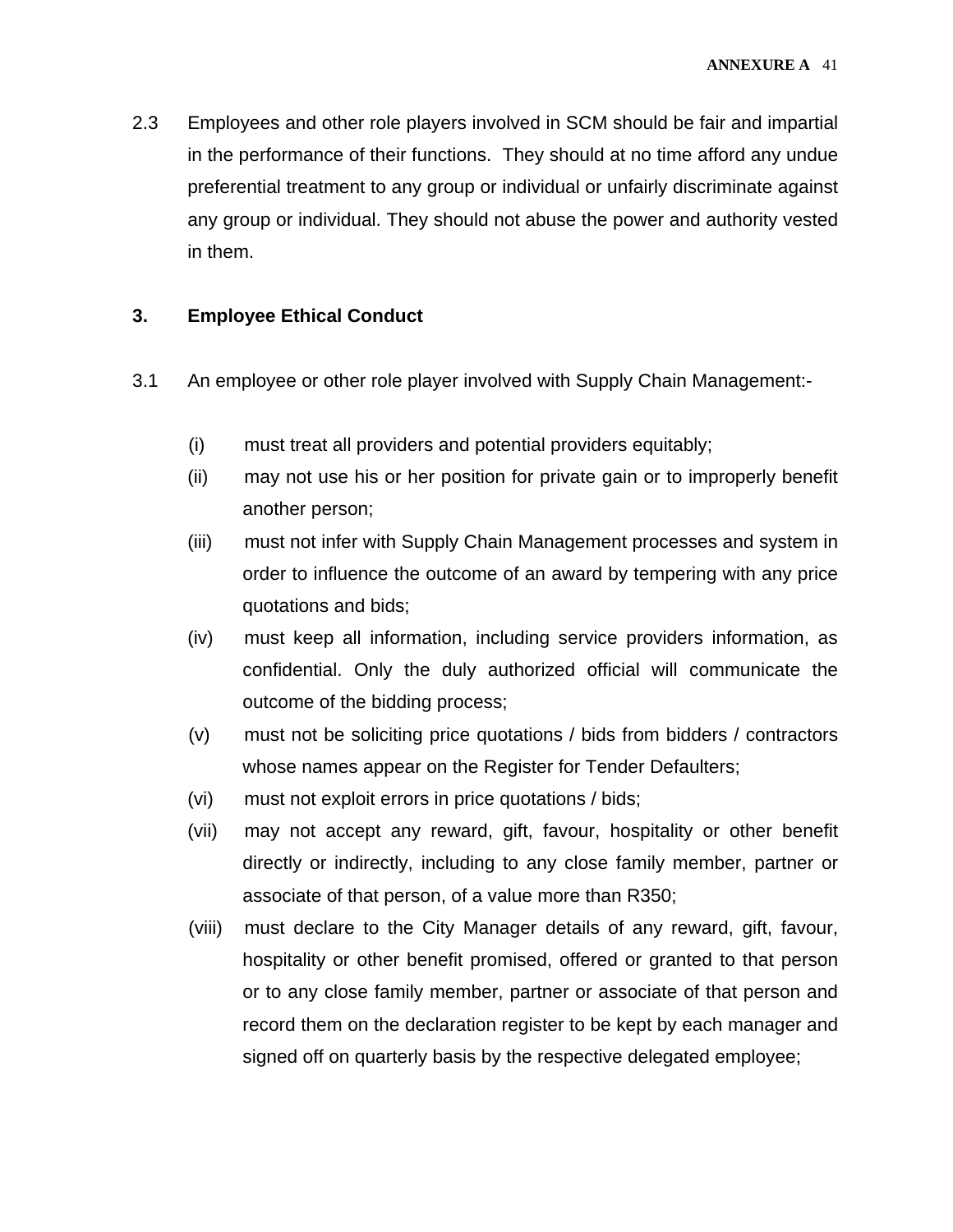- (ix) must declare to the City Manager details of any private or business interest which that person, or any close family member, partner or associate, may have in any proposed procurement or disposal process, or in any award of a contract by the City ;
- (x) must immediately withdraw from participating in any manner whatsoever in a procurement or disposal process or in the award of a contract in which that person, or any close family member, partner or associate, has any private or business interest;
- (xi) must declare any business, commercial and financial interests or activities undertaken for financial gain that may raise a possible conflict of interest;
- (xii) should not place him/herself under any financial or other obligation to outside individuals or organizations that might seek to influence them in the performance of their official duties;
- (xiii) should not take improper advantage of their previous office after leaving their official position; and
- (xiv) Employees must report to the City Manager any alleged irregular conduct in the Supply Chain Management system which that person may become aware of, including:-
	- (a) any alleged fraud, corruption, favouritism or unfair conduct;
	- (b) any alleged contravention of the policy on inducements, rewards, gifts and favours to the City or UAC's, employees or other role players; and
	- (c) any alleged breach of this code of conduct.
- 3.2 The City is committed to the highest standard of integrity and any official transgressing this code will be dealt with in accordance with the City's Disciplinary code of conduct.